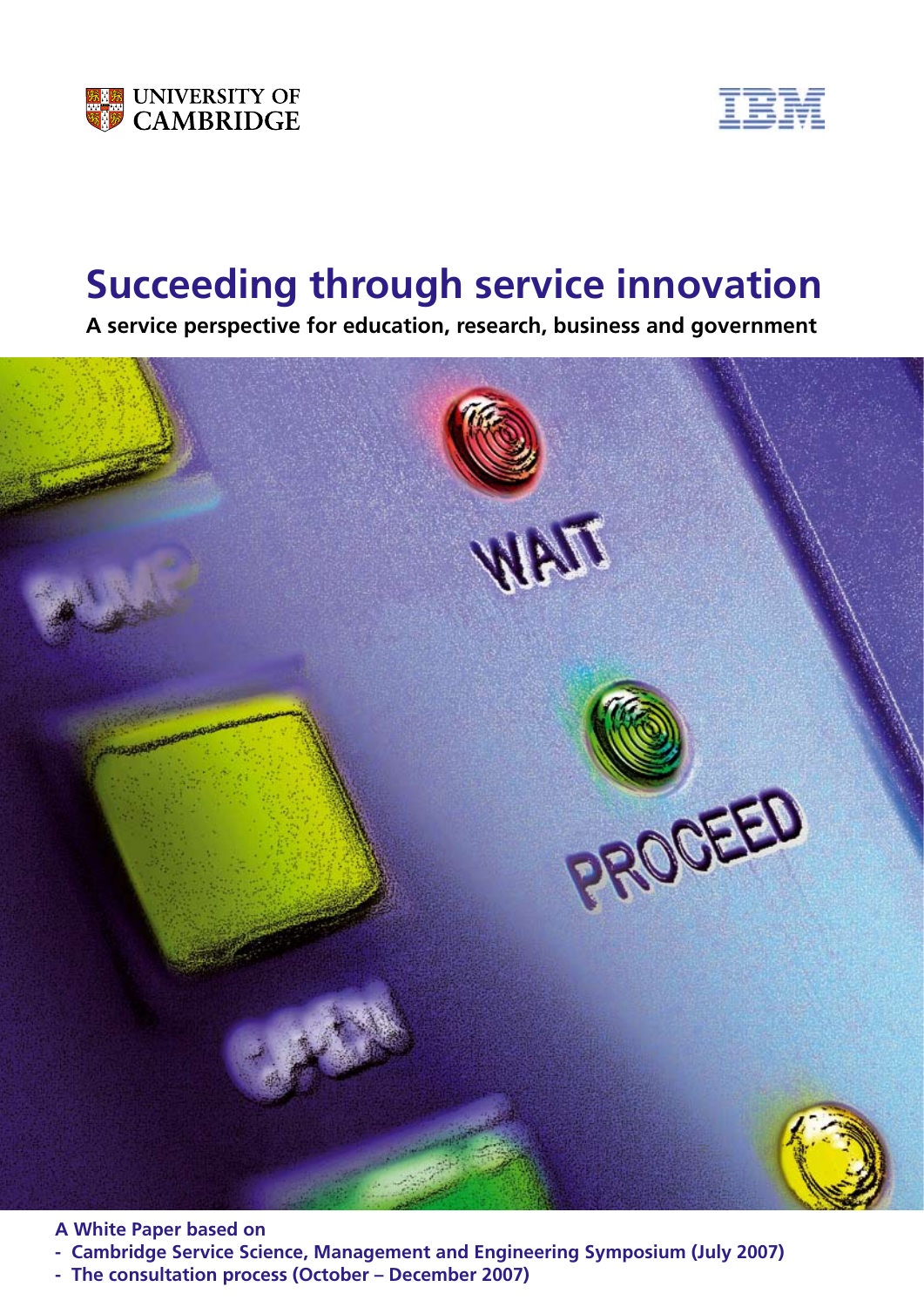Succeeding through service innovation: A service perspective for education, research, business and government ISBN: 978-1-902546-65-0

Copyright © University of Cambridge Institute for Manufacturing (IfM) and International Business Machines Corporation (IBM), April 2008. All rights reserved.

First published in the United Kingdom by the University of Cambridge Institute for Manufacturing, Mill Lane, Cambridge CB2 1RX.

An electronic copy of this document and contact details can be found at www.ifm.eng.cam.ac.uk/ssme

Please feel free to forward this document, a link to it or the contact details to any individuals or organisations who you think might be interested, providing that the material is circulated and used in its entirety. The publication must be acknowledged as IfM and IBM copyright and the title of the document specified.

Reference to this document may appear as:

IfM and IBM. (2008). Succeeding through service innovation: A service perspective for education, research, business and government. Cambridge, United Kingdom: University of Cambridge Institute for Manufacturing. ISBN: 978-1-902546-65-0.

Reference citation in text may appear as:

(IfM and IBM, 2008)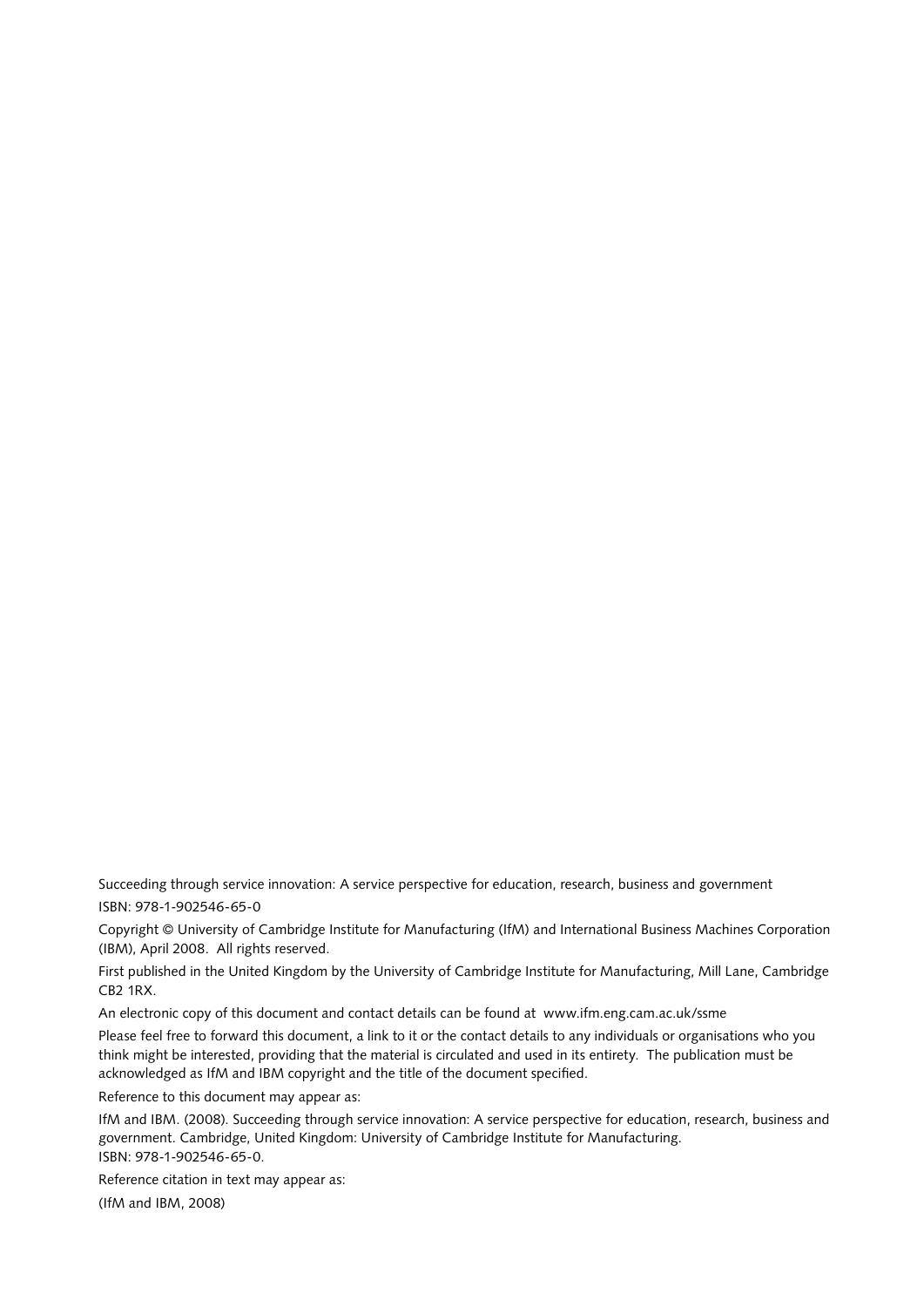# **Executive summary**

*Service systems*<sup>1</sup> are dynamic configurations of *people, technologies, organisations* and *shared information* that create and deliver value to customers, providers and other *stakeholders*. They form a growing proportion of the world economy and are becoming central to the way businesses, governments, families and individuals work. Innovation, a term applied almost exclusively to technologies in the past, is increasingly used in relation to service systems.

Ideas of service are, of course, not new. However, the scale, complexity and interdependence of today's service systems have been driven to an unprecedented level, due to globalisation, demographic changes and technology developments. The rising significance of service and the accelerated rate of change mean that *service innovation* is now a major challenge to practitioners in business and government as well as to academics in education and research. A better understanding of service systems is required.

Many individual strands of knowledge and expertise relating to service systems already exist, but they often lie in unconnected silos. This no longer reflects the reality of interconnected economic activities which, for example, sees manufacturers of engineering products adopting service-oriented business models and health care providers learning lessons from modern manufacturing operations. Indeed, there are wide gaps in our knowledge and skills across silos.

In response, *Service Science*, *Management and Engineering (SSME)*, or in short *Service Science*, is emerging as a distinct field. Its vision is to discover the underlying logic of complex service systems and to establish a common language and shared frameworks for service innovation. To this end, an *interdisciplinary* approach should be adopted for research and education on service systems.

Developing Service Science is no easy task; it not only requires intensive collaboration across academic disciplines but also a doubling of R&D investment in service education and research by governments and businesses. All stakeholders must start to engage each other and make plans for service innovation.

For those responsible for creating a service innovation roadmap, this white paper provides a starting point to raise awareness. For those who have already developed such roadmaps, it serves as a benchmark for improvement. More specifically, drawing upon the expertise and experience of leading academics and senior practitioners, this document makes the following interrelated recommendations:

*For education:* Enable graduates from various disciplines to become *T-shaped professionals* or *adaptive innovators*; promote SSME education programmes and qualifications; develop a modular template-based SSME curriculum in higher education and extend to other levels of education; explore new teaching methods for SSME education.

*For research:* Develop an interdisciplinary and intercultural approach to service research; build bridges between disciplines through grand research challenges; establish *service system* and *value proposition* as foundational concepts; work with practitioners to create data sets to understand the nature and behaviour of service systems; create modelling and simulation tools for service systems.

*For business:* Establish employment policies and career paths for T-shaped professionals; review existing approaches to service innovation and provide grand challenges for service systems research; provide funding for service systems research; develop appropriate organisational arrangements to enhance industryacademic collaboration; work with stakeholders to include sustainability measures.

*For government:* Promote service innovation and provide funding for SSME education and research; demonstrate the value of Service Science to government agencies; develop relevant measurements and reliable data on knowledgeintensive service activities; make public service systems more comprehensive and citizen-responsive; encourage public hearings, workshops and briefings with other stakeholders to develop service innovation roadmaps.

Service Science is still in its infancy; but we are confident that, by adopting these recommendations, we can accelerate its development and place ourselves in a better position to create and benefit from service innovation in the future.

<sup>&</sup>lt;sup>1</sup> Words in italics are defined in the glossary.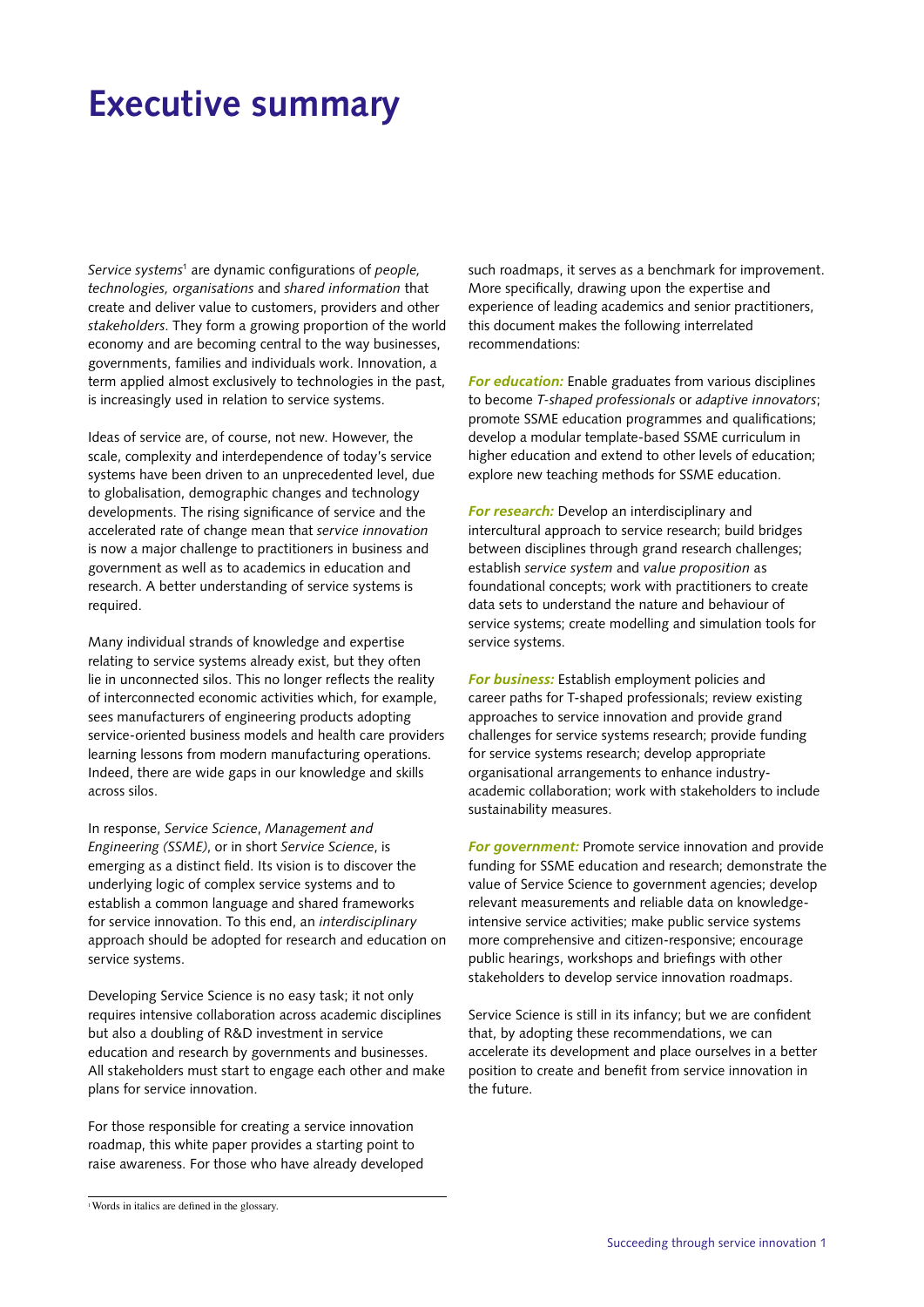# Succeeding through service innovation: A framework for progress

| 1. Emerging demand                                                 | 2. Define the domain                                       | 3. Foundations & gaps                                  | 4. Bridge the gaps                      | 5. Recommendations                                                |
|--------------------------------------------------------------------|------------------------------------------------------------|--------------------------------------------------------|-----------------------------------------|-------------------------------------------------------------------|
| <b>Service</b><br><i><b>Innovation</b></i>                         | <b>Service</b><br><b>Systems</b>                           | <b>Service</b><br>Science                              | <b>Stakeholder</b><br><b>Priorities</b> | The white paper<br>offers a starting<br>point                     |
| <b>Growth in service</b>                                           | Customer-provider                                          | To discover the                                        | <b>Education</b>                        |                                                                   |
| <b>GDP</b> and jobs<br>Service quality<br>& productivity           | interactions that<br>enable value<br>cocreation            | underlying principles<br>of complex service<br>systems | Skills<br>& Mindset                     | Develop programmes<br>& qualifications                            |
| <b><i><u>Environmental</u></i></b>                                 | <b>Dynamic</b>                                             | Systematically create,                                 | <b>Research</b>                         | Encourage an                                                      |
| friendly &<br>sustainable                                          | configurations of<br>resources: people,<br>technologies,   | scale up and improve<br>service systems                | Knowledge<br>& Tools                    | interdisciplinary<br>approach                                     |
| Urbanisation &                                                     | organisations and<br>information                           | <b>Foundations laid by</b><br>existing                 | <b>Business</b>                         |                                                                   |
| aging population                                                   | Increasing scale,                                          | disciplines                                            | Employment<br>& Collaboration           | Develop and<br><i>improve service</i>                             |
| Globalisation &<br>technology drivers                              | complexity and                                             | Progress in academic                                   |                                         | innovation                                                        |
|                                                                    | connectedness of<br>service systems                        | studies and practical<br>tools                         | Government                              | roadmaps, leading<br>to a doubling of                             |
| Opportunities for<br>businesses.<br>governments and<br>individuals | B2B, B2C, C2C,<br><b>B2G, G2C, G2G</b><br>service networks | Gaps in knowledge<br>and skills                        | <b>Policies</b><br>& Investment         | <b>R&amp;D</b> investment in<br>service education<br>and research |

**Glossary of definitions, history and outlook of service research, global trends, and ongoing debate**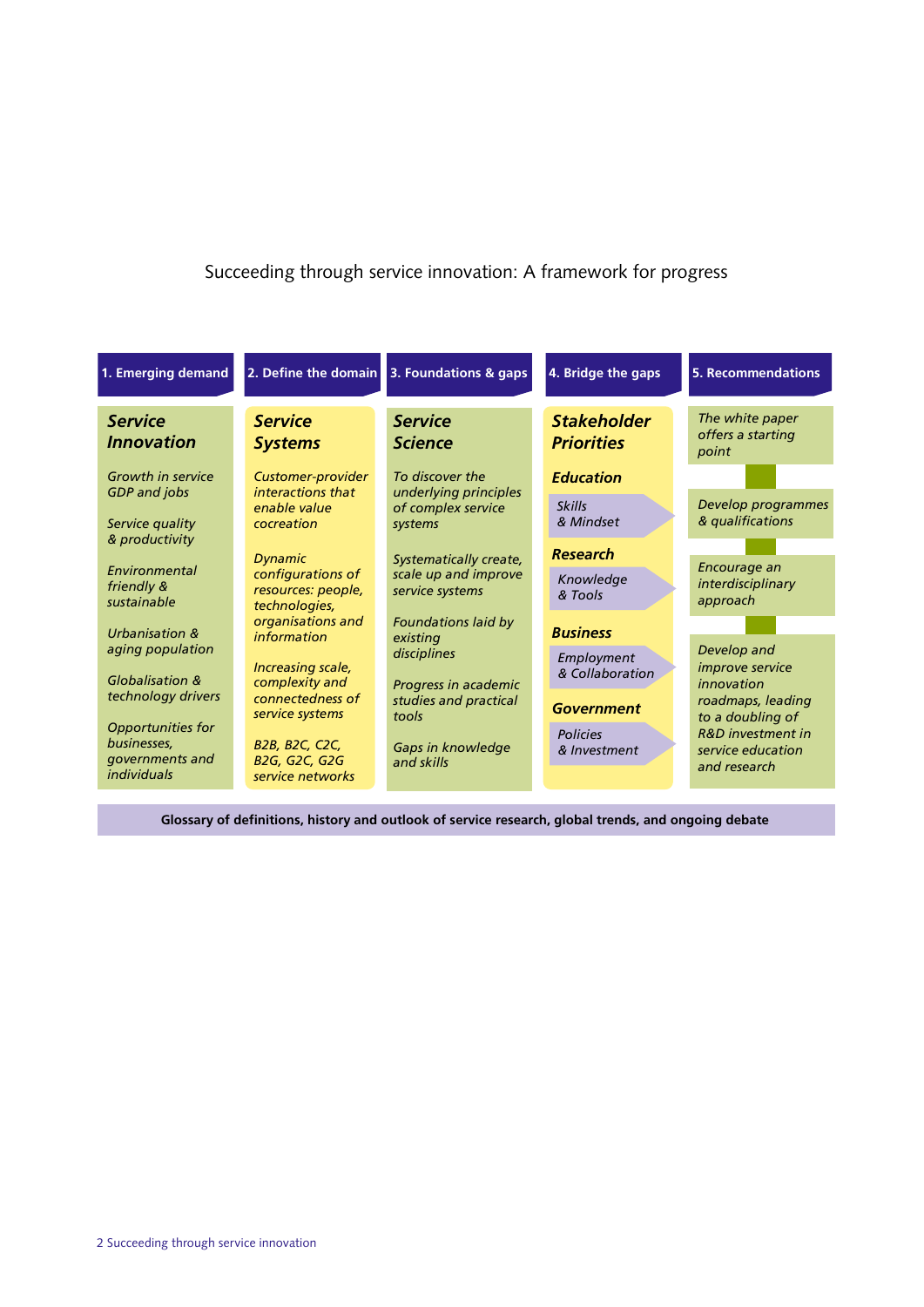# **Contents**

|          | <b>Executive summary</b>                                      | 1  |
|----------|---------------------------------------------------------------|----|
|          | 1. Introduction                                               | 4  |
|          | 1.1 The demand for service innovation                         | 4  |
|          | 1.2 New skills and knowledge required                         | 4  |
|          | 1.3 Service Science: an emerging field                        | 4  |
|          | 1.4 Drawing the threads together: the white paper             | 5  |
|          | 1.5 Key concepts                                              | 5  |
|          | 2. Clarifying the rationale and defining the domain           | 6  |
|          | 2.1 What is a service system?                                 | 6  |
|          | 2.2 Why are we interested in service systems?                 | 6  |
|          | 2.3 What is the vision for Service Science?                   | 7  |
|          | 2.4 Who are the stakeholders of Service Science?              | 7  |
|          | 2.5 Why now?                                                  | 7  |
|          | 3. Recognising the foundations and identifying the gaps       | 8  |
|          | 3.1 What foundations have been laid by existing theories?     | 8  |
|          | 3.2 Where is the knowledge gap?                               | 8  |
|          | 3.3 Where is the skill gap?                                   | 9  |
|          | 4. Working together to bridge the gaps                        | 10 |
|          | 4.1 What are the possible approaches to addressing the gaps?  | 10 |
|          | 4.2 Where are the opportunities to address the knowledge gap? | 10 |
|          | 4.3 Where are the opportunities to address the skill gap?     | 11 |
|          | 5. Recommendations                                            | 12 |
|          | 5.1 Recommendations for education                             | 12 |
|          | 5.2 Recommendations for research                              | 13 |
|          | 5.3 Recommendations for business                              | 13 |
|          | 5.4 Recommendations for government                            | 14 |
|          | 6. Taking it forward                                          | 15 |
| Glossary |                                                               | 16 |
|          | Appendix                                                      | 21 |
|          | I: History and future outlook of service research             | 21 |
|          | II: Contributor list                                          | 22 |
|          | III: Respondent list                                          | 23 |
|          | IV: Service sector in global economies                        | 24 |
|          | V: Business challenges for service research                   | 25 |
|          | VI: Global trends and service innovation                      | 26 |
|          | VII: Example of innovation roadmap                            | 28 |
|          | VIII: Ongoing debate                                          | 29 |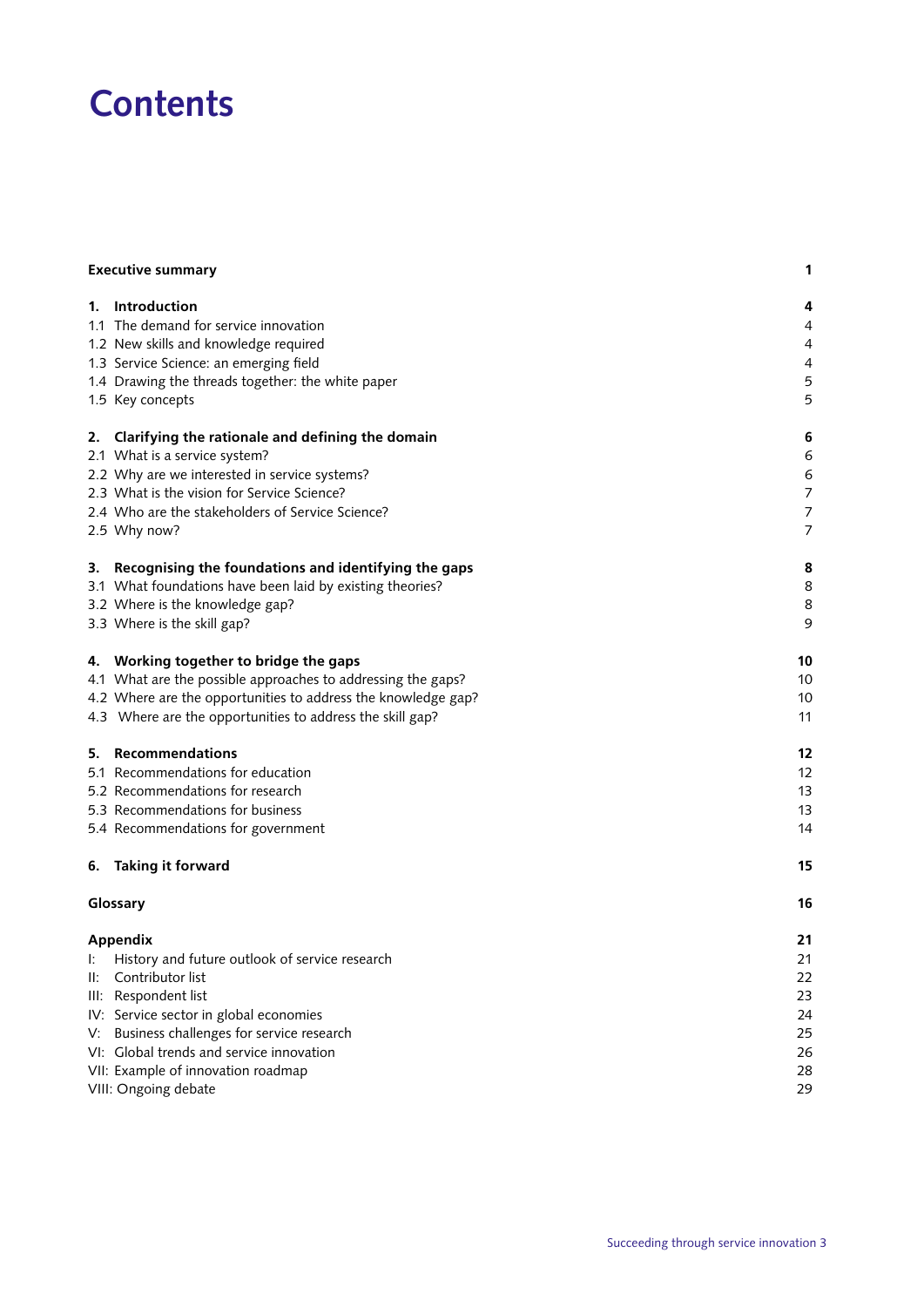# **1. Introduction**

### **1.1 The demand for service innovation**

#### **Growth in service**

The growth of service activity across industries is now widely recognised. However, is it really anything new? Service is as old as the division of labour and has been provided in various forms since record keeping began. Indeed writing records was a form of service! What has changed, however, is the scale and complexity of *service system*s –configurations of resources that create and deliver value to stakeholders through service activities.

Service systems are growing rapidly and have become an ever greater part of value creation in modern economies. We are paying proportionally more for services in the form of experience, advice, information, assurance, infrastructure and leasing, and proportionally less on growing, building and owning physical goods. And more than ever before, we are constrained by natural resources and have to achieve the triple targets of effectiveness, efficiency and sustainability. The rise in complexity is partly due to the expansion of our values in social, ecological and political dimensions.

#### **Opportunities for service innovation**

Thanks to the application of science, management and engineering to the improvement of agriculture and manufacturing, remarkable products, from disease resistant crops to automobiles and personal computers, can be produced flexibly and efficiently and are widely available. However, as product complexity and diversity increase, it can take more time and consume more resources to search for, obtain, install, maintain, upgrade and dispose of products than production itself. This offers great opportunities for *service innovation* – including both incremental improvements and radical changes to service systems.

Service innovation can impact customer-provider interactions and improve the experience of finding, obtaining, installing, maintaining, upgrading and disposing of products. Service innovation can enhance the capabilities of organisations to create value with stakeholders. Service innovation can deliver better self services, eliminating waiting and allowing 24/7 access via modern devices such as mobile phones, web browsers and kiosks.

Opportunities for service innovation can be extended well beyond the business world. Government programmes, for instance, have become increasingly complex and

diverse, requiring innovative solutions to cope with the vast scale of the demand. For families and individuals, each generation aspires to a richer and more fulfilling life than their predecessors. Service innovation is required to improve the quality of life and help society deal with important issues such as aging populations.

Service innovation has also found its place in the virtual world. Information and communication technologies (ICT) and on-line spaces have enabled the creation of new service businesses such as Amazon and Google, not to mention the fast emergence of 'Web 2.0'. These new services in turn are changing our behaviour in decision making and in many other areas.

### **1.2 New skills and knowledge required**

The rising demand for service innovation has huge implications for skills and the knowledge base that underpins them. People are needed who can understand and marshal diverse, and increasingly global, resources to create value. Quite often, these resources are accessed using advanced ICT and new globe-spanning business models. The people with such skills are known as *adaptive innovators* - those who identify and realise a continuous stream of innovation in service systems.

The need for science, management and engineering in relation to agricultural and manufactured products has not gone away. They are an integral part of service innovation and have a strong impact on the way that products behave and perform in larger service systems. For example, cutting-edge technologies such as biotechnology and nanotechnology can be applied to enhance consumer experience. But as the scope of innovation continues to move beyond products, we must prepare ourselves with skills and knowledge required for service innovation.

#### **1.3 Service Science: an emerging field**

The growth of service in modern economies has gradually driven scholars to service-related studies. Whilst research into service can be traced to as early as the 1940s, significant developments were not possible until the late 1970s when service research was broken free from product-centric concepts and theories (see Appendix I: History and future outlook of service research). The field of service research now covers a wide range of subjects, including *service economics, service marketing, service operations, service management, service engineering, service computing, service human resources management, service sourcing, service design,* and many others.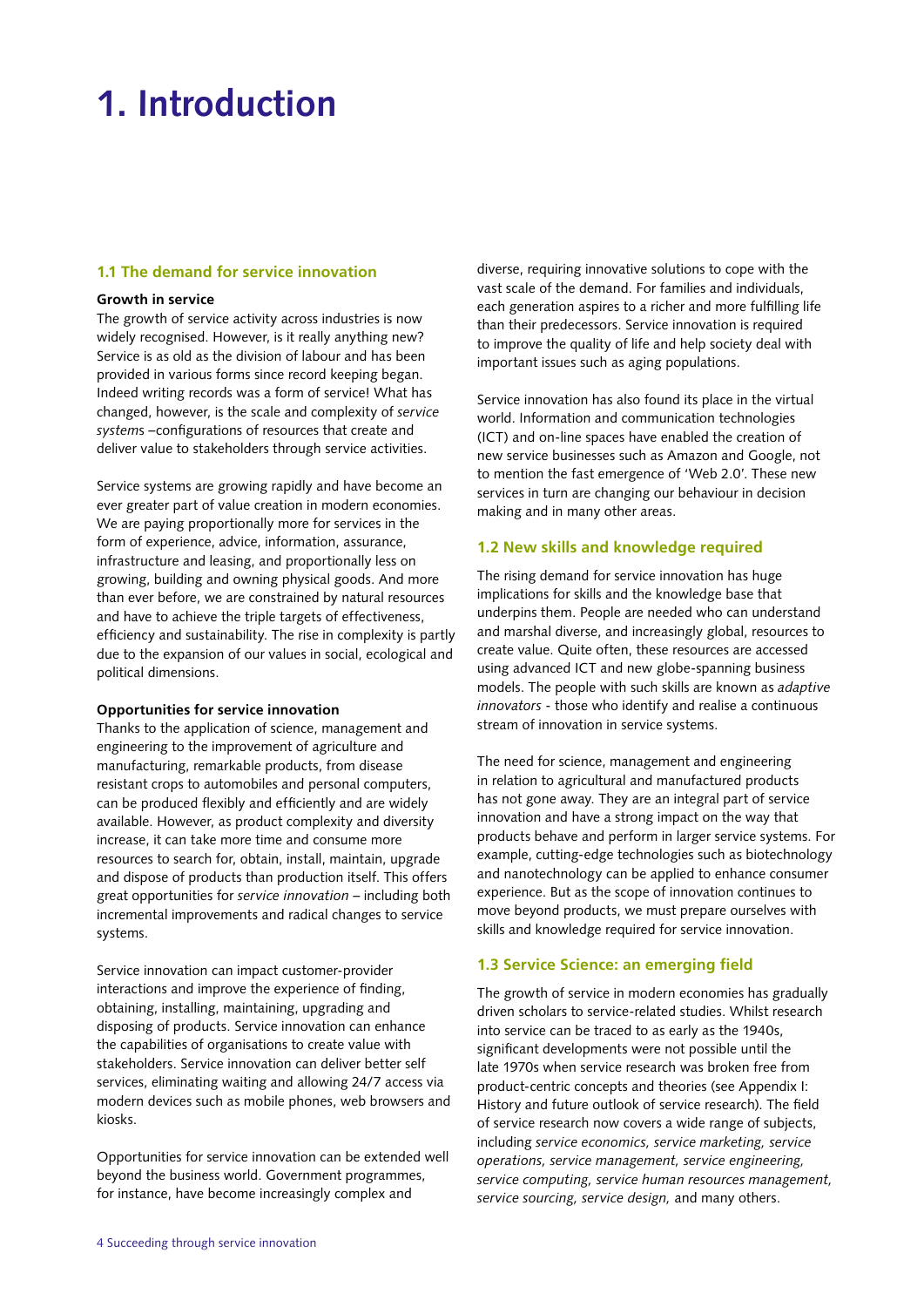Despite these advances in the service field, however, there has been a growing perception that it is time to take stock and to explore the possibility of bringing coherence into the various strands of knowledge and experience. Without a clear understanding of the domain and how it relates to existing theories, knowledge will continue to be fragmented. Indeed, a more integrated approach is needed if real progress is to be made. In response, *Service Science*, *Management and Engineering (SSME)*, or in short *Service Science*, is emerging as a distinct field to look for a deeper level of knowledge integration<sup>2</sup>.

### **1.4 Drawing the threads together: the white paper**

Since 2004, IBM has been working with many other pioneers to call for a systematic approach to service research and education. The initiative was clearly driven by IBM's own substantial growth in services and its recognition of a potential future shortage of knowledge and skills required for service innovation. Over the past few years, this movement has led to dozens of SSMErelated meetings in various countries.

#### **The Cambridge symposium**

In July 2007, IBM and Cambridge University's Institute for Manufacturing (IfM), in conjunction with BAE Systems, orchestrated an international symposium to help distil the key issues surrounding the nature of service and to identify guidelines for future development. The two-day meeting was attended by a group of leading academics and senior business leaders with a wide and deep knowledge of service research and practice – some 200 years experience in all. The symposium was also informed by 'correspondents', those who were unable to attend the meeting but made contributions through completed questionnaires and position statements or papers. In spite of the diverse backgrounds of this multidisciplinary group (see Appendix II: Contributor list), the event produced a remarkable commonality of view as to how we can move the field forward.

### **White paper development**

An important outcome of the Cambridge symposium was a discussion document (IfM and IBM, 2007)<sup>3</sup>. To collect views from a wider group of stakeholders, the document

was then put into a broad consultation process, involving over one hundred respondents from academic, business and governmental organisations all over the world (see Appendix III: Consultation respondents). Based on their comments, the discussion paper was further developed into this white paper.

#### **Target audience and key messages**

The paper is aimed at all those who have the responsibility to understand service innovation and improve their organisation's capacity to meet future demands. It describes the changing structures of the modern economy, demonstrates the growing significance of service activities, and examines the nature of service systems. It identifies knowledge and skill gaps in service innovation and proposes potential ways to address those gaps. It continues to invite discussion about service innovation new ways that service systems can improve our economic and social well-being sustainably.

# **1.5 Key concepts**

To establish a basis for an inclusive discussion, this document would like to create a shared view on the key concepts of Service Science: service system, value proposition, adaptive innovator, and Service Science, Management and Engineering (SSME) graduates. These concepts provide a service perspective on the traditional concepts: factory, trade, problem solver, and *Science, Technology, Engineering and Mathematics (STEM)* graduates.

The changing global landscape of business and society can be described, for the purpose of increasing service innovation, as a very large global service ecosystem. The ecosystem is populated by many species (types) of *service systems* (from individuals to complex businesses and government agencies) interacting via *value propositions*  to exchange service for service (with value-cocreation as desired outcomes). Individuals fill roles in complex service systems. Complex service systems can fill roles in even more complex service systems. When problems arise, individuals may want to change, improve, or create new types of service systems. In this context, adaptive innovators will benefit from their knowledge of Service Science, Management and Engineering (SSME) or Service Science.

<sup>&</sup>lt;sup>2</sup> Considering the integral role of design and the arts in customer experience, SSME could be logically extended to SSMED or SSMEA (Service Science, Management, Engineering and Design/Arts).

IfM and IBM. (2007). Succeeding through Service Innovation: A Discussion Paper. Cambridge, United Kingdom: University of Cambridge Institute for Manufacturing. ISBN: 978-1-902546-59-8.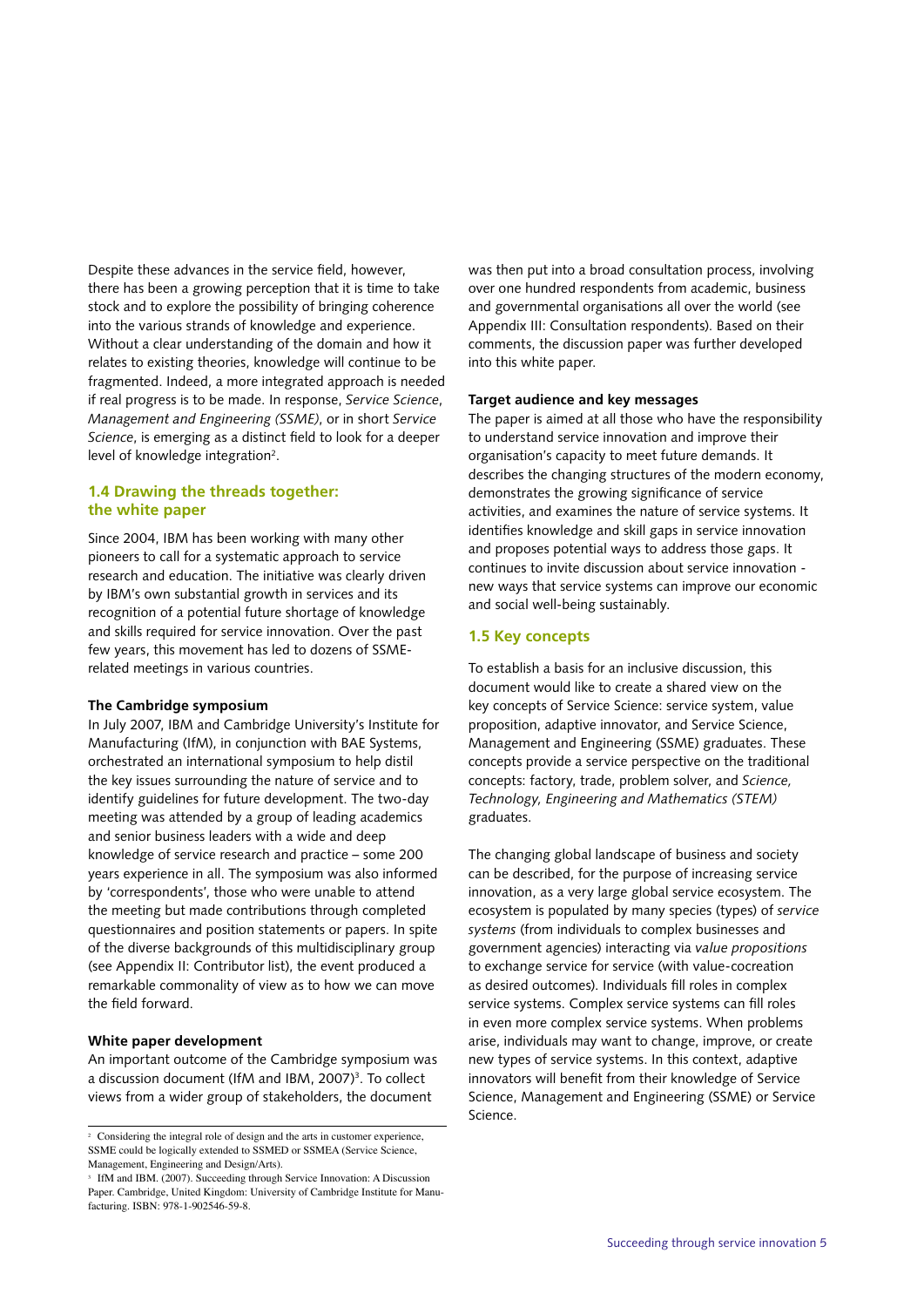# **2. Clarifying the rationale and defining the domain**

### **2.1 What is a service system?**

A service system can be defined as a dynamic configuration of resources (people, technology, organisations and shared information) that creates and delivers value between the provider and the customer through service. In many cases, a service system is a complex system in that configurations of resources interact in a non-linear way. Primary interactions take place at the interface between the provider and the customer. However, with the advent of ICT, customer-to-customer and supplier-to-supplier interactions have also become prevalent. These complex interactions create a system whose behaviour is difficult to explain and predict.

### **2.2 Why are we interested in service systems?**

### **A world of service systems**

We live in a world where it is a daily experience to interact with various service systems such as banking, communications, transport and health care. We all suffer frustrations (or worse) when service quality is poor and we all pay more when productivity is low. Yet this business-toconsumer (B2C) or government-to-consumer (G2C) view of service systems is just the tip of the iceberg.

Indeed, service systems in business-to-business (B2B), business-to-government (B2G) and governmentto-business (G2B) environment are invisible to most consumers and citizens, but are experiencing enormous change and growth. This is driven by global sourcing of organisational capabilities. It is also enabled by an increasing use of technologies to ensure the fulfilment of service level agreements between organisations.

The shift to service as an economic driver is clear. The 2007 report by the International Labour Organisation indicates that, for the first time in human history, worldwide service jobs (42%) outnumbered jobs in agriculture (36.1%) and manufacturing (21.9%)<sup>4</sup>. While developed economies are dominated by the service sector, developing countries also start to assess their role in the service economy (see Appendix IV: Service sector in global economy). If we take into account service activities in manufacturing, even the latest figures become an understatement.

However, the importance of service has not led to increased investment in service research and development. Indeed, despite the fact that the service sector accounts for over two thirds of GDP and jobs in many developed

<sup>4</sup> Key Indicators of the Labour Market (KILM), 5th edition, 2007

economies, investment in services represents less than one third of total R&D spending<sup>5</sup>. This mismatch hinders the progress we could make to address many challenges.

#### **Critical questions for businesses**

Businesses, competing in a global economy, are familiar with many of the service issues and challenges that need to be addressed. Service systems can be divided into 'front stage' and 'back stage'. The 'front stage' is about providercustomer interactions: how can customer satisfaction be ensured in the presence of multiple customer touch points and various channels of contact? The 'back stage' is about operational efficiency: how can productivity be improved through skilled employees, streamlined processes and robust relationships with partners and suppliers (*service networks)*? Service performance relies on both *front-stage* and *back-stage* components: how can the 'voice of the customer' (customer needs) and the 'voice of the process' (provider capability) be matched for the best overall performance?

Changes in the modern world have posed additional questions. Increasingly, service excellence implies the use of global resources: how can opportunities in global sourcing and constraints in regulatory compliance be balanced? Growing competition means service leadership never stands still: how can service innovation be stimulated, realised and sustained? Service growth requires the ability to rapidly create a definable, repeatable, scalable and unique market success: how can promising service offerings be scaled up with growth in both revenue and margin? More than anything else, businesses want to know: how can the enterprise work in a seamlessly integrated manner?

Service businesses are not the only ones concerned with these questions. Increasingly, manufacturers are also keen to understand the same issues as they embark on a *servicisation* journey (see Appendix V: Business challenges for service research).

### **Pressure in non-business areas**

Perhaps somewhat less intuitively, organisations in nonbusiness areas are under similar pressure to improve service systems. Government agencies feel the need to provide better service to the public. Commercial competition is replaced by demands for transparency, quality and efficiency. Similarly, non-profit organisations are also urged to improve quality, productivity and innovation. For households, there is a growing recognition of the need to

<sup>5</sup> RTI international. (2005). Measuring Service-Sector Research and Development. RTI Project Number 08236.002.004.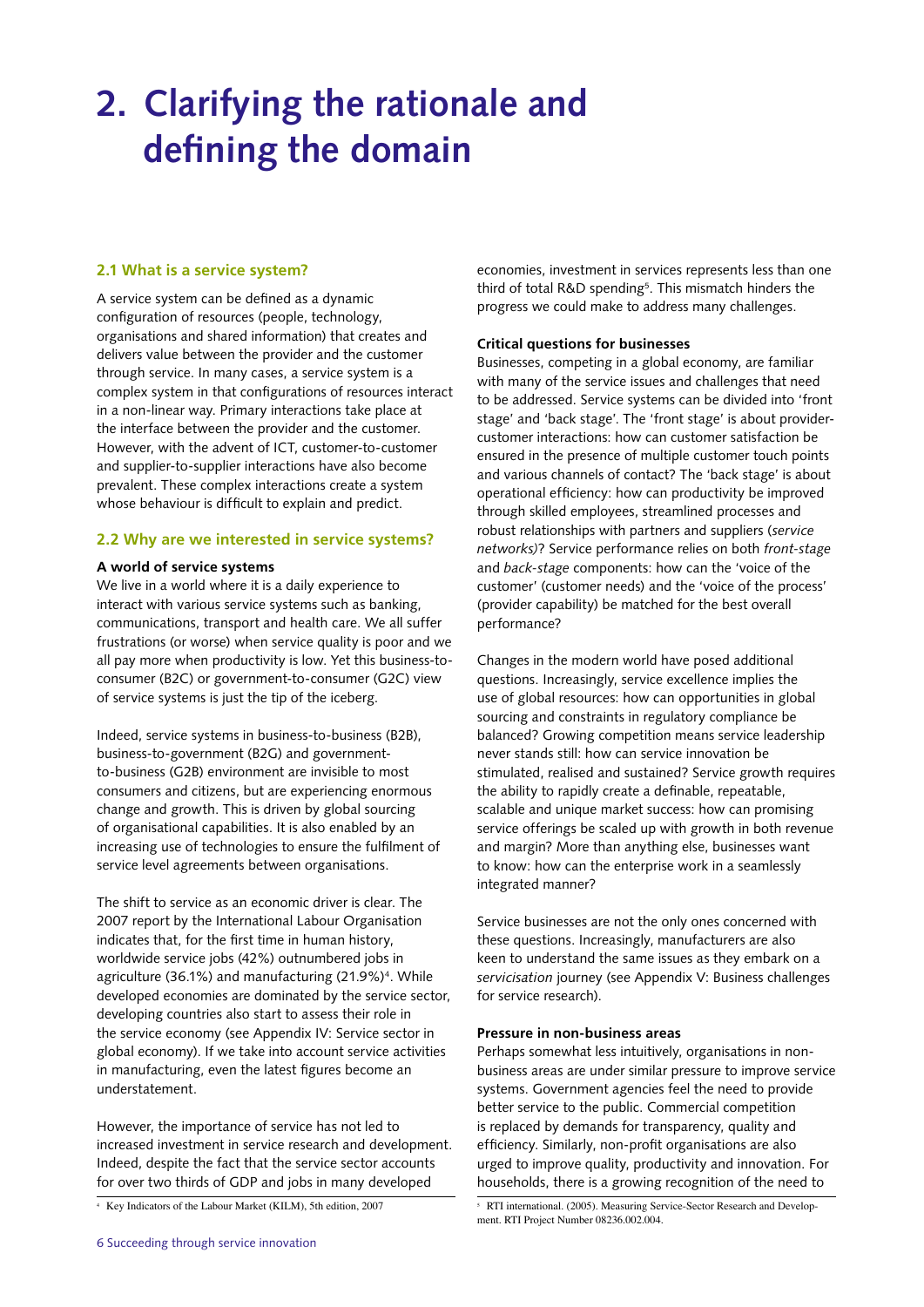seek better education, health care and financial planning. And environmental concerns are high on everyone's agenda.

# **2.3 What is the vision for Service Science?**

#### **Discovering the fundamentals**

Challenges facing modern organisations are, to a large extent, due to our poor understanding of the nature and behaviour of service systems. Unlike the IT industry, there is no *Moore's Law* roadmap for the service domain to guide organisations on what investments to make in order to see predictable performance improvements.

The vision of Service Science, therefore, is to discover the underlying principles of complex service systems (and the value propositions that interconnect them). It should provide the structure and rigour for building a widely accepted and coherent body of knowledge to support ongoing innovation in service systems.

### **Key questions for Service Science**

While it is important to acknowledge the differences between the many types of service systems, it is crucial to accept their variability and get on with the task of discovering the fundamentals. We still need specialists to deal with the complexity within individual areas but, to extract the full potential, we must develop our knowledge about: (1) how to invest in service systems to sustainably improve key performance indicators (e.g. revenue, margin, growth, customer satisfaction, productivity, innovation, quality of life, social responsibility, environmental sustainability, and regulatory compliance), and (2) how to develop new service offerings, together with creative value propositions and improved service systems.

These enquiries lead to the following questions:

- What are the architectures of service systems?
- How can service systems be understood in terms of a small number of building blocks that get combined to reflect the observed variety?
- How might architectures and building blocks help us understand the origins, lifecycles and sustainability of service systems?
- How can service systems be optimised to interact and co-create value?
- Why do interactions within and between service systems lead to particular outcomes?

#### **Potential benefits of Service Science**

Service Science is about integration, optimisation and sustainability. We have pieces of knowledge today, but they are not integrated into a unified whole. Service Science provides motivation, methods and skills for integration. Service Science has the potential to benefit individuals, businesses and society, drawing upon the integrated talents of a diverse community. Service Science will enable adaptive innovators to identify the seeds around which innovation can take root and grow.

# **2.4 Who are the stakeholders of Service Science?**

Individuals and organisations dependent on complex service systems are all stakeholders of Service Science in that they need the knowledge and skills required for service innovation. Businesses that want to improve their service revenues and profit margins have a clear interest in Service Science. Organisations in non-profit sectors share similar concerns and aspirations as they seek to deliver unique service offerings sustainably. Governments, at both national and local levels, wishing to create a high-skilled workforce and develop infrastructures to improve their competitiveness would benefit from the insights provided by Service Science.

Clearly, knowledge workers across a wide range of disciplines are also stakeholders. The past twenty years have seen the establishment of disciplines such as service marketing, service operations, service management, service engineering, service design, service computing, and many others. Different strands of knowledge would contribute more value to practice if they were brought together to form an integrated theory. For individual disciplines, Service Science in turn provides a platform for critical examination of their relevance, assumptions, strengths and limitations.

# **2.5 Why now?**

Global trends, such as demographic shift, self-service and web-based technologies, outsourcing and offshoring, are challenging us to create new ways of doing things (see Appendix VI: Global trends and service innovation). This requires a solid scientific foundation if we are to understand increasingly complex service systems. Service Science has the potential to be as important as the foundation provided by physics, chemistry, biology, cognitive science and computer science for agriculture and manufacturing. We must act now in order to create the next generation of innovation.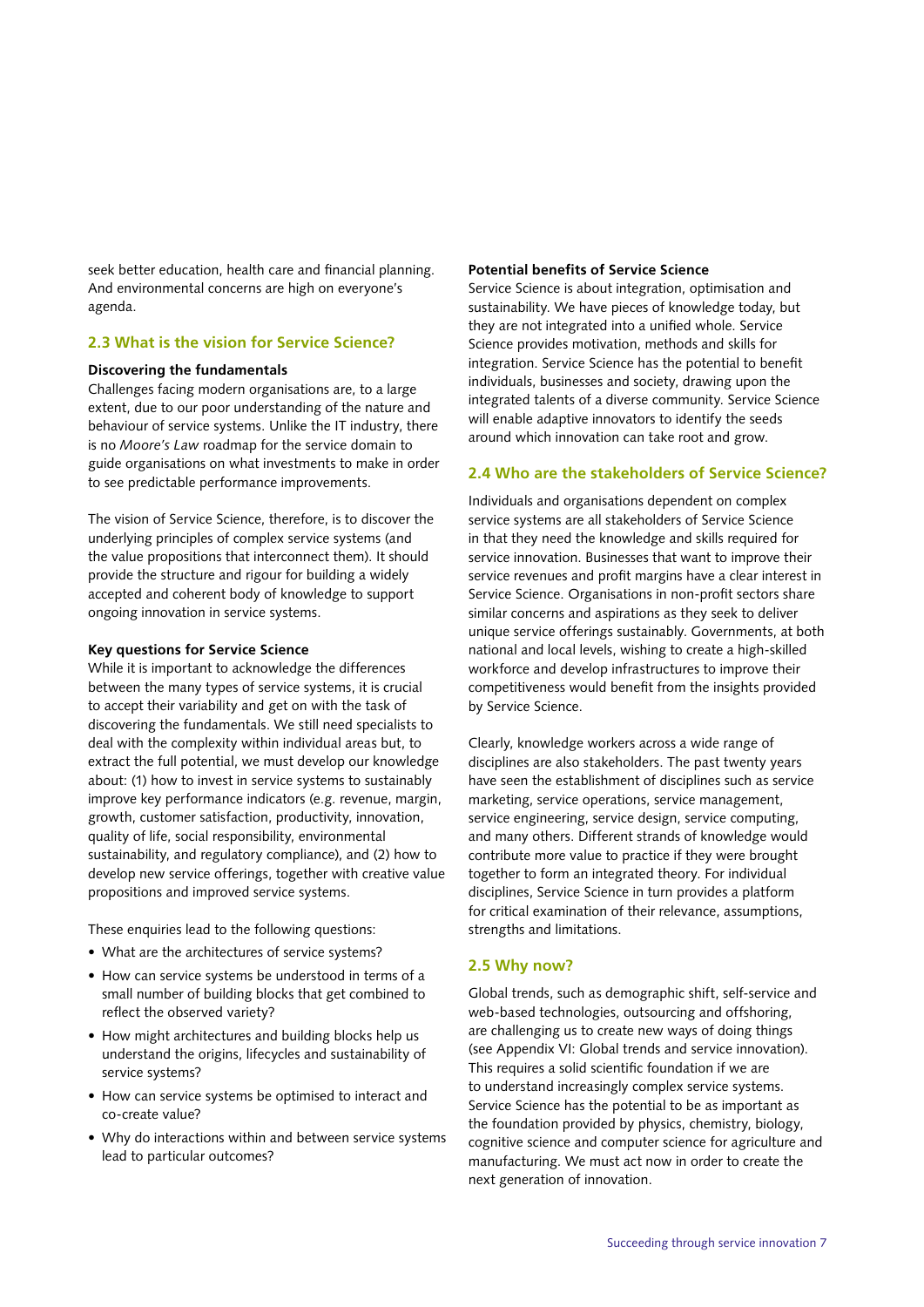# **3. Recognising the foundations and identifying the gaps**

# **3.1 What foundations have been laid by existing theories?**

#### **Resource clusters**

The resources used to form service systems offer a useful starting point for the development of Service Science. They can be divided into four clusters:

- (1) Whole businesses and organisations: Studied primarily by schools of management (marketing, operations management, operations research and management sciences, supply chain management, innovation management)
- (2) Technology: Studied primarily by schools of science and engineering (industrial engineering, computer science, statistical control theory)
- (3) People: Studied primarily by schools of social sciences and humanities (economics, cognitive science, political science, design, humanities and arts)
- (4) Shared information: Studied primarily by schools of information (communications, management information systems, document engineering, process modelling, simulation)

# **Academic disciplines**

Our knowledge of service systems benefits from the following disciplines, which study some or all of the four resource clusters:

- Architecture and designed systems (1,2,3,4)
- Behavioural sciences and education (3, 4)
- Cognitive science and psychology (1,2,3,4)
- Complex adaptive systems theory  $(1,2,3,4)$
- Computer science and AI/web services (2,4)
- Computer supported cooperative work (1,2,3,4)
- Economics and law (1,3,4)
- Engineering economics and management (1, 2, 4)
- Experience design, theatre and arts (3)
- Financial and value engineering (1,2,3,4)
- Game theory and mechanism design (3,4)
- Human resource management (1,3)
- Industrial engineering (IE) and systems (1,2,3,4)
- Industrial and process automation  $(1,2,3,4)$ International trade (1)
- 
- Knowledge management (1,2,3,4) Management of information systems (1,2,3,4)
- Management of technology & innovation  $(1,2,3,4)$
- Marketing and customer knowledge (1,2,3,4)
- Mathematics and non-linear dynamics (1,2,3,4)
- Operations management (OM) (1,2,3,4)
- Operational research (OR) (1,2,3,4)
- Organisation theory and learning (1,2,3,4)
- Political science (1,3)
- Project management (1,2,3,4)
- Queuing theory (1,2,3,4)
- Simulation, modelling visualization (1,2,3,4)
- Sociology and anthropology (1,2,3,4)
- Software metrics and development (2)
- Statistical control theory (2,4)
- Strategy and finance (1,2,3,4)
- Supply chain management (1,2,4)
- System design and software architecture (2,4)
- Systems dynamics theory and design (1,2,3,4) Total quality management, lean, six sigma (1,2,3,4)

#### **Progress in academic studies**

Discovering fundamental building blocks of service systems and the way they can be combined to reflect the reality is already underway. Resource classification schemes are being developed, along with associated access rights, service level agreements, standards and protocols, safeguarding mechanisms, intellectual property and failure recovery methods. Multiple perspectives are being established on service systems (such as provider, customer, governance authority, competitor, partner, employee) to introduce systematic approaches to service innovation. Encouragingly, pioneering attempts are being made to develop a normative view on how service systems can be described and their behaviours explained, including the Customer Contact model, the Service Quality GAPS model, Service-Dominant Logic, Unified Theory of Service, Service as Leasing, and Work Systems Theory, to name but a few.

#### **Development of practical tools**

Meanwhile, tools, methods and data sets for practical use are also emerging (e.g. IBM's Component Business Modelling approach and toolkit). They provide starting points for practitioners to establish an overarching framework and outline the problem space at multiple levels. They are used to model not only businesses but also government agencies and the public sector. Tools and methods are also being developed to model industrial evolution, which has generated interest among historical economists and organisation theorists. The development of service-oriented architectures (SOA) for describing information technology 'services' that support work and business practices is on the rise and has gained widespread acceptance.

# **3.2 Where is the knowledge gap?**

#### **Challenges facing individual disciplines**

Despite significant progress, we are far away from achieving the vision of Service Science. For one thing, there are still challenges within individual disciplines. For example, operations research and industrial engineering often model people waiting in queues, but the model fails to recognise people as emotional and psychological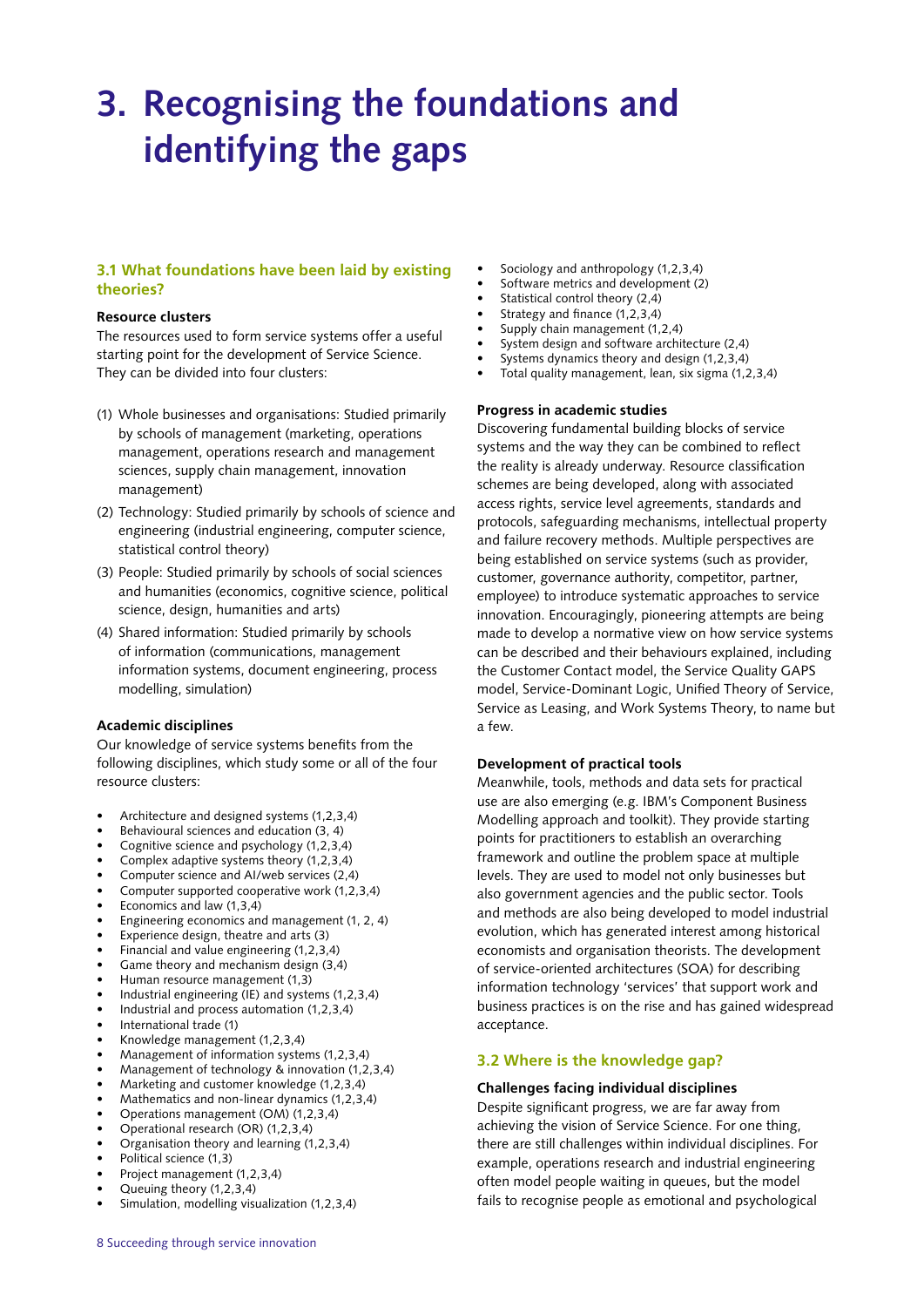beings that can learn and adapt over time. Computer science and information science often model information system architectures on the basis of well-understood environmental variations, but the design of governance mechanisms that allow information systems to respond proactively to strategy changes and predictable technological advances is less understood.

In a similar vein, economics and business strategy need to accommodate predictable innovations. Service management and operations need to create a better knowledge of service system scaling and lifecycle. Law and political science need to build a better comprehension of social innovation and the way that legislation can improve service system productivity. Complex systems engineering should provide more specific insights into the robustness of service systems.

#### **More fundamental challenges**

In addition to challenges within disciplines, there are more fundamental challenges in integrating various strands of knowledge. Specialisation remains important, but one shortcoming is that each discipline tends to focus on particular configurations of resources. And academics have well defined research agendas to deal with disciplinespecific issues. The complexity of service systems, however, requires an integrated approach.

The key to understanding service systems is not just to examine one aspect of service but rather to consider service as a system of interacting parts. As service systems become more complex, our ability to understand them is hampered by the isolation of different disciplines. The hard work of creating an integrated theory that spans many disciplines has not been done.

#### **Causes of the knowledge gap**

The current situation stems from the tradition that academic institutions are structured along disciplines and sub-disciplines. Academic silos are created to encourage deeper understanding of a specialised subject (see Figure 1). The expectation from institutions and funding bodies is that academics conduct research and provide courses within their disciplines. Although often addressing similar matters, each discipline or department usually has a presumed set of interests, paradigms and methodologies. Over time, academics see interdisciplinary research as being highly risky and potentially career-damaging.

As a result, there is an imbalance in service research; studies tend to focus on either customers from a marketing perspective or providers from an operations perspective. This is reflected, and indeed reinforced, by top journals, which tend to be highly specialised. In operations management journals, for example, less than 20 per cent of the papers focus on service topics although the majority of the economy is service-based. Moreover, disciplines also tend to focus on specific sectors; marketing tends to be concerned with business-to-consumer and operations with business-to-business. Gradually, a gap has emerged between academic output and practical interest.



*Figure 1 The gaps between academic disciplines*

### **3.3 Where is the skill gap?**

Similarly, the supply of people with the right skills is increasingly inadequate. The role of education in the 20th century was in a large part to prepare students for jobs. Universities have been rewarded for creating people with specialised knowledge. The increasing complexity of service systems, however, requires an extended role of education in the 21st century - universities must prepare people to be adaptive innovators.

Adaptive innovators are still deeply educated in their home disciplines. However, they also have the ability to think and act across multiple disciplines. They can build consensus across functional silos and work across inter-organisational boundaries. They can communicate with specialists who do not necessarily have the same background. They embrace a service mindset, which is supported by intellectual, psychological and social capital components. They are driven by an integrative 'service logic' rather than one of the competing logics associated with organisational functions and units. As the service economy continues to grow, adaptive innovators will be in high demand.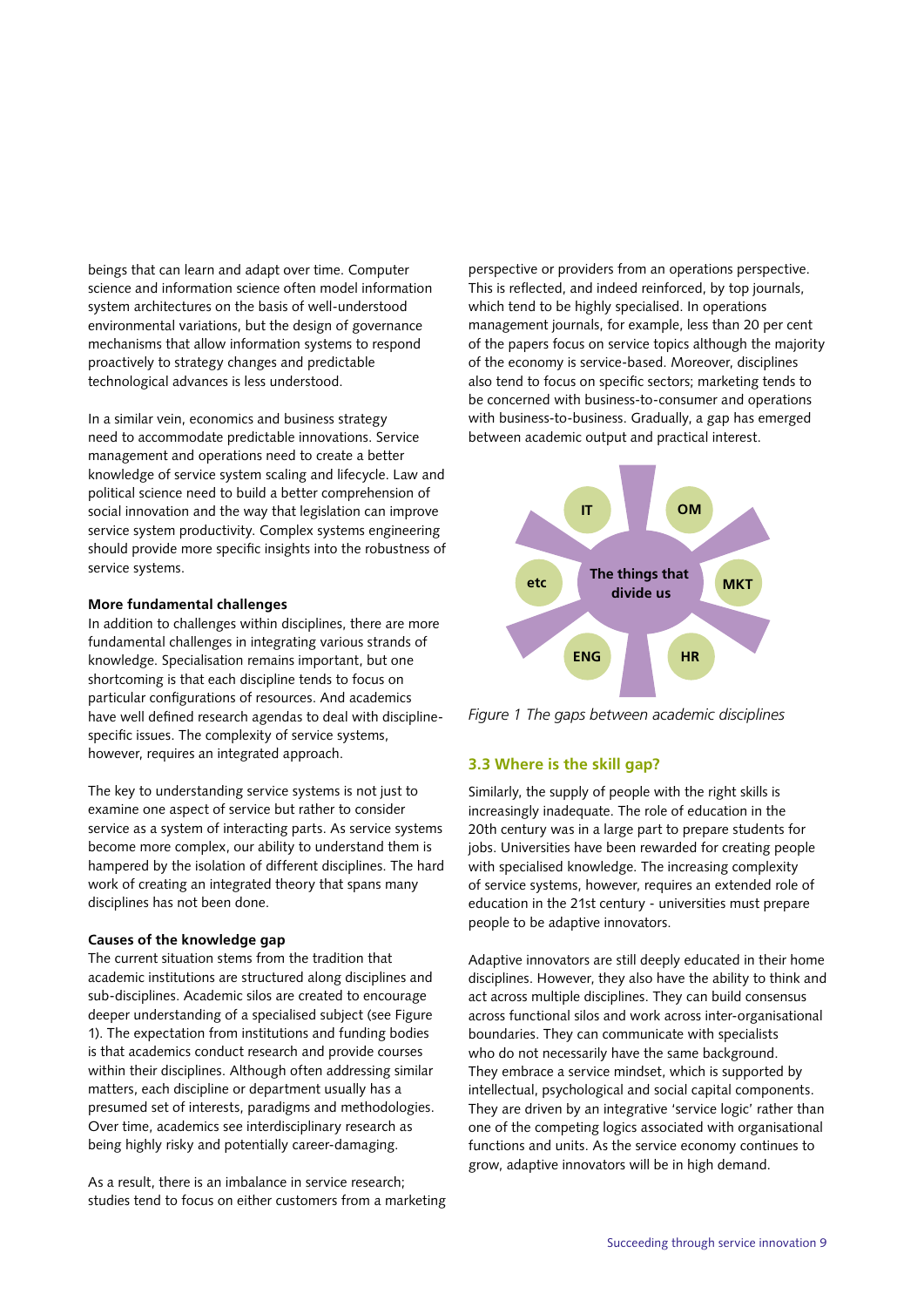# **4. Working together to bridge the gaps**

# **4.1 What are the possible approaches to addressing the gaps?**

The gaps in knowledge and skills needed to deal with complex service systems indicate that we need to reassess our approach to research and education. Figure 2 shows three possible routes to address the gaps. To some people, Service Science is seen as a *multidisciplinary* 'superset' embracing all appropriate, but as yet not agreed, disciplines and functions. To others, Service Science is seen as a multidisciplinary 'subset' embracing select elements of the major disciplines and functions. Finally, Service Science can be seen as an *interdisciplinary* activity which attempts to create an appropriate set of new knowledge to bridge and integrate various areas based on *transdisciplinary* and *crossdisciplinary* collaboration.



*Figure 2 Three perspectives of Service Science*

#### **The interdisciplinary approach**

In this document we advocate the interdisciplinary approach. Since many barriers to integration are well established, attempts to remove them would not only require considerable effort but deflect attention from purposeful bridging activities. Therefore, one way to overcome the barriers is to accept their existence and build bridges over them. This approach will lead to

"curricula, training, and research programs that are designed to teach individuals to apply scientific, engineering, and management disciplines that integrate elements of computer science, operations research, industrial engineering, business strategy, management sciences, and social and legal sciences, in order to encourage innovation in how organisations create value for customers and stakeholders that could not be achieved through such disciplines working in isolation" (US Congress HR 2272, 2007).

From a practical perspective, the approach would help develop a rigorous methodology to invest in the improvement of service systems and the design of highvalue service offerings. From an academic perspective, the approach would provide a rigorous foundation based on which research and education could be advanced more rapidly.

# **4.2 Where are the opportunities to address the knowledge gap?**

Interdisciplinary activities are not new. They are in evidence in many universities and industries. Indeed, there is an established body of knowledge about how to undertake interdisciplinary work, which can be adapted to service research. Opportunities exist at all levels to address the barriers between disciplines.

*Individual:* Leaders in academia, business and government are well positioned to highlight the value of interdisciplinary work and to reduce the risks associated with moving outside a specialism or discipline. They can help articulate challenges in service innovation. The potential of service science to improve business as well as society will attract sophisticated and capable people to the field.

*Structural:* Interdisciplinary interactions happen at a project or activity level. Cross-functional teamwork on specific projects with common goals encourages mutual awareness and creates respect for other disciplines. A shared belief in customers-provider interactions can provide a useful starting point. Exemplary projects in the form of case studies can stimulate more cooperative behaviours with common purpose across disciplines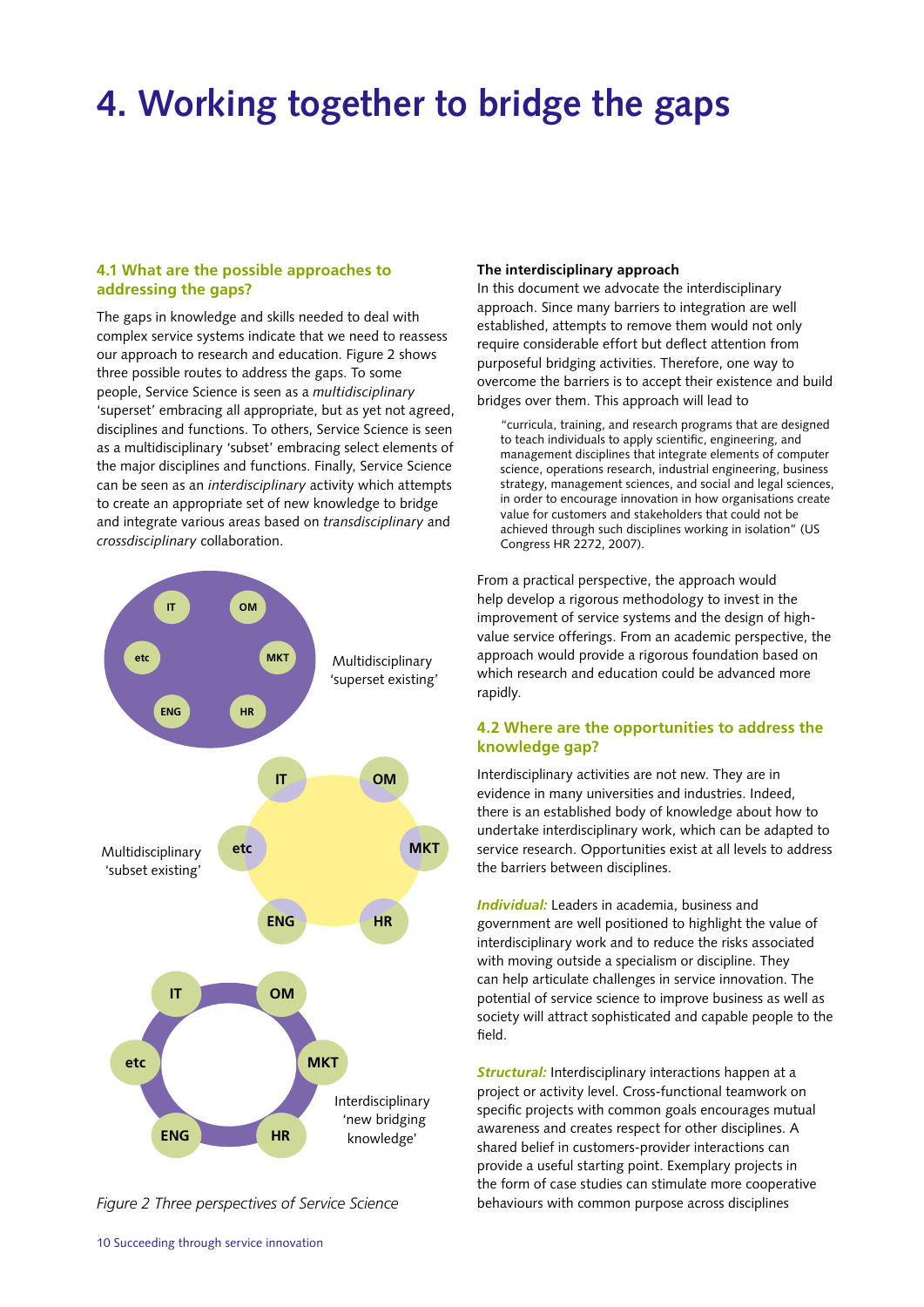or functions. However, rigour and relevance in interdisciplinary research is still important in order to generate robust and reliable knowledge.

*Business:* Business challenges are often interdisciplinary and cross-functional. Business problems commonly require participants with different disciplinary backgrounds to learn enough about each other's perspective in order to achieve effective and productive work. Problems should be clearly expressed in the business context, which demonstrates that no single academic community has exclusive 'ownership' of the problems. Businesses can also supply hard data for academic research to reach robust and practical conclusions. Industrial structures focused on service are already emerging, through which businesses can encourage the development of business professionals and academic fellows in service, and the cultivation of a service ethos. Employment policies should start to include psychological and emotional qualities into the assessment of existing employees as well as the recruitment process.

*Academia:* Leading journals in the field of service research are extremely influential in setting the tone and agenda of academic research. They are uniquely placed to encourage interdisciplinary studies. Major specialised journals should be encouraged to initiate special issues on interdisciplinary topics. This is not straightforward; more work is needed to define precisely what constitutes 'good' interdisciplinary research. One of the tools that can be used is webbased communication. This could enable the required multidisciplinary social networks to form as needed and facilitate the shift from knowledge silos to webs of knowledge.

*Funding and Incentives:* Except in certain areas of physics and mathematics, little is known about the methods needed to create integrated yet parsimonious theories that span multiple areas. Besides discipline-specific studies, funding should also be provided to support interdisciplinary service research through mechanisms such as dual appointments and shared rewards. Funding bodies should introduce interdisciplinary requirements into the proposal assessment and therefore encourage interdisciplinary studies. Close partnerships between funding bodies and industry stakeholders can help academics to develop relevant research agenda. This will lead to the development of interdisciplinary tools, models and frameworks that reflect interactions between a firm's different departments and its external partners.

# **4.3 Where are the opportunities to address the skill gap?**

## **Developing T-shaped professionals**

Discipline-based education remains a vital role of modern universities. In order to close the skill gap, however, universities should also offer students the opportunity to gain qualifications in the interdisciplinary requirements of SSME. Such qualifications would equip graduates with the concepts and vocabulary to discuss the design and improvement of service systems with peers from other disciplines. Industry refers to these people as T-shaped professionals, who are deep problem solvers in their home discipline but also capable of interacting with and understanding specialists from a wide range of disciplines and functional areas.

Widely recognised SSME programmes would help ensure the availability of a large population of T-shaped professionals (from many home disciplines) with the ability to collaborate to create service innovations. SSME qualifications would indicate that these graduates could communicate with scientists, engineers, managers, designers, and many others involved in service systems. Graduates with SSME qualifications would be well prepared to 'hit the ground running', able to become immediately productive and make significant contributions when joining a service innovation project.

### **Support needed from business and government**

Establishing SSME qualifications is a challenging task. Interdisciplinary course development requires significant effort to develop because different faculty members might find it hard to work together sustainably over time. Educational innovations are vulnerable because they are often reliant on the efforts of one or two people. Interdisciplinary programmes are even harder to organise, and more expensive to initiate and maintain, than conventional ones. Rapid progress in the design and delivery of these programmes would require support and resources from business and government.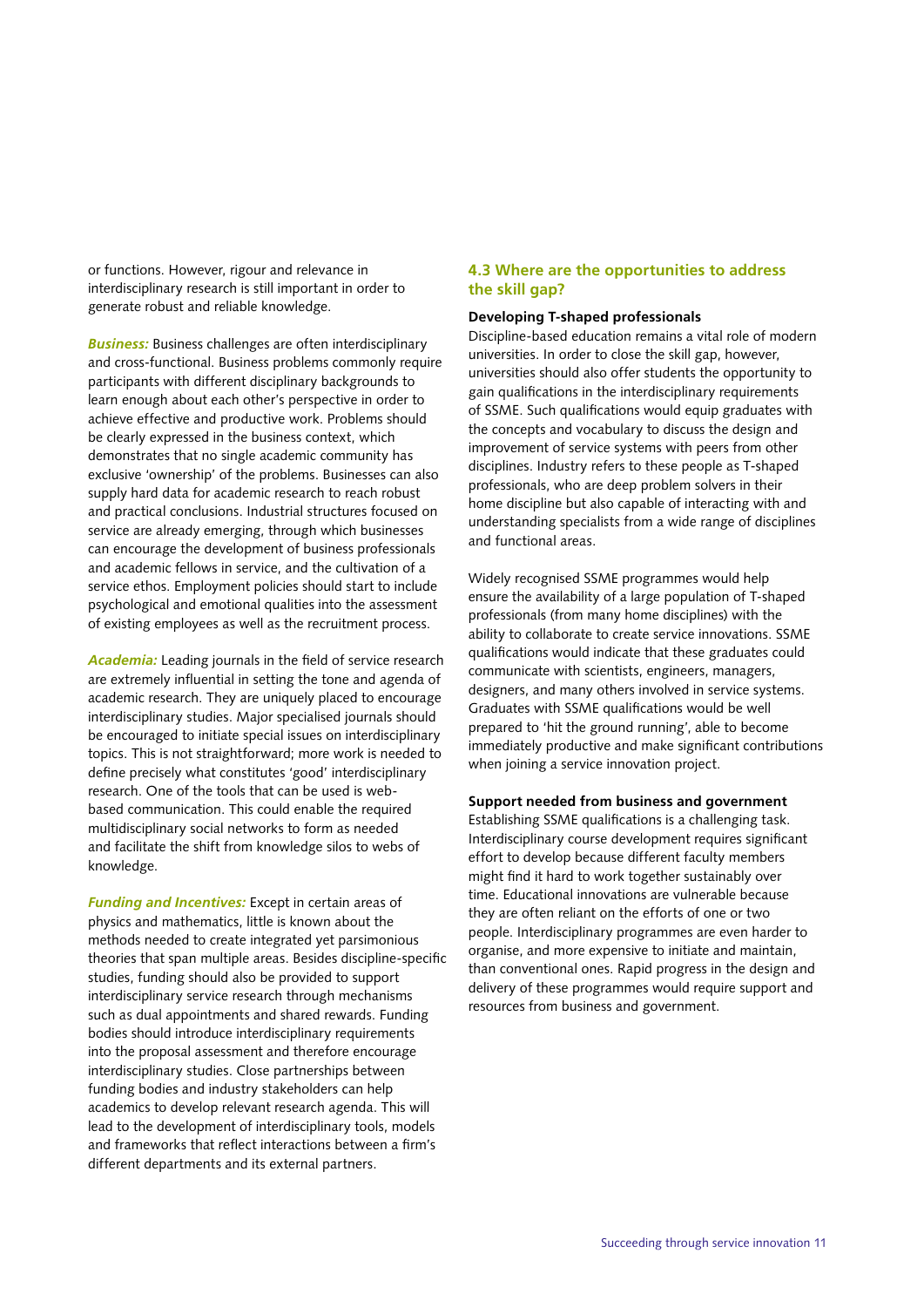# **5. Recommendations**

In many ways, Service Science is in a similar position to the science, management and engineering of agriculture and manufacturing two centuries ago. Although better tools and information systems may exist today to develop Service Science, the problems facing service scientists are far more complex.

However, even though the service sector contributes over two thirds of GDP and employment in developed economies, investment in services accounts for less than one third of total R&D expenditure. To address this imbalance, we urge the development of service innovation roadmaps, leading to a doubling of service R&D investment, as well as specific government programmes to support service innovation.

The following recommendations are offered as a point of departure for a more inclusive conversation as various stakeholders start to formulate action plans for service innovation (see Appendix VII: Example of innovation roadmap).

#### **5.1 Recommendations for education**

*1 Enable graduates from various disciplines to become T-shaped professionals, who are adaptive innovators with a service mindset and can make early contributions to the service-driven economy.* 

All students and employees, who wish to, should have the opportunity to learn about Service Science and develop themselves into T-shaped professionals. This can be achieved by adding SSME qualifications to an existing deep home discipline of study. As adaptive innovators, they will have a good background in the fundamentals of service innovation. With a service mindset, they can work effectively in project teams across discipline and functional silos. As research creates a truly integrated theory of service systems, students of Service Science will become system thinkers prepared to succeed in a 21st century service-driven globally integrated economy.

# *2 Promote SSME education programmes and qualifications as a way of developing a service mindset, in conjunction with industry recognition and recruitment of SSME qualified graduates.*

SSME qualifications, which we see as critical to developing adaptive innovators with a mindset for service innovation, should include interactional skills across the main disciplines of Service Science. Interactional skills enable proficiency in the concepts and vocabulary for framing problems and discussing potential solutions across disciplines.

The main disciplines of Service Science include service economics, service marketing, service operations, service management, service quality (especially customer satisfaction), service strategy, service engineering, service human resource management (especially in a professional service firm), service computing, service supply chain (especially eSourcing), service design, service productivity, and service measurement.

Within the disciplinary areas, additional topics include service process analysis, SERVQUAL and TQM (including when to use and when not to use these methods), Lean and Six Sigma, servicisation, self service, integrating competing logics of different disciplines, managing the service experience over time, managing service failure and recovery, managing organisational change, and service provisioning (including interpersonal skills such as cross-functional teamwork and conflict resolution).

Many universities are piloting SSME-related courses, programmes and degrees, so a wealth of materials is being created. Much remains yet to done in order to establish standard curricula templates and associated quality standards.

# *3 Develop a modular template-based SSME curriculum in higher education, add new materials and refinements as research develops over time, and then extend to all levels of education.*

SSME qualifications should employ a template-based curriculum model and specify modules that can be switched in and out across different faculty and courses. Practical or industry capstone projects are essential for students to develop a service mindset and to acquire the ability to solve problems crossfunctionally in real-time.

Capstone projects could help prepare students to become adaptive innovators with a balance of practical and theoretical knowledge of service systems. They also allow students to see service systems in action. The design and provisioning of such projects should ideally involve student teams with members from different areas, including business, engineering, social sciences and information science, and sometimes from different universities.

The design of Service Science laboratory space would enable small multidisciplinary project teams to work together with collaborators in remote locations. Service Science labs should focus on entrepreneurial projects.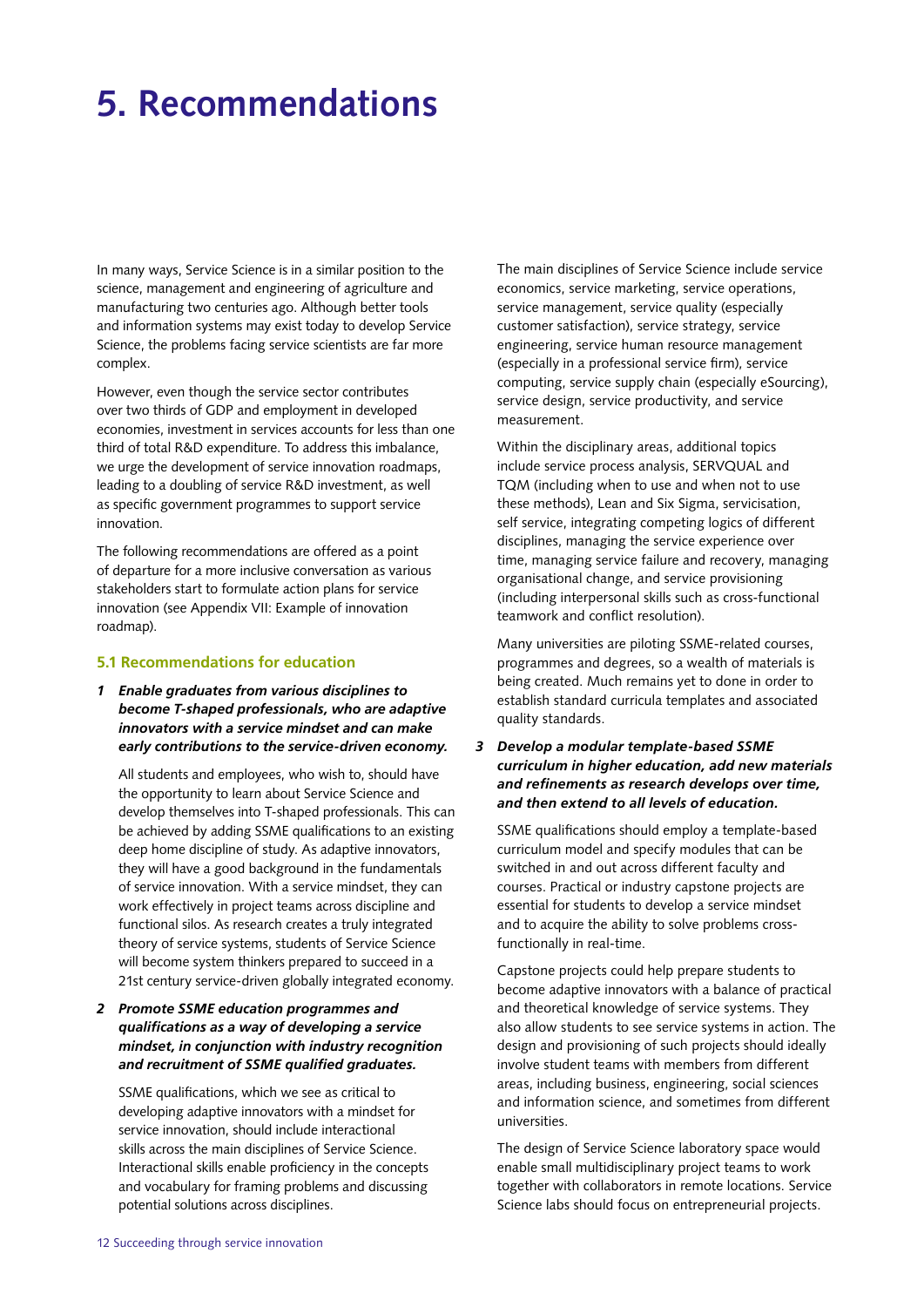Support should be given to tele-presence meetings and the design of remote collaborations. Projects should especially be encouraged to link service systems in the real world, those in virtual worlds and those in simulated worlds.

Along with the development of SSME curriculum at the university level, attention should also be given to primary and secondary education. Students should be encouraged to work in teams and explore ways to improve the service systems around them.

# *4 Explore new teaching methods for SSME related education.*

SSME qualifications should be accessible through a range of channels, including on-line eLearning and virtual worlds. They should offer access to cases, simulations, and lab activities in major sectors of the modern economy, including the public sectors (government and security, healthcare and education, environment and recreation), commercial sectors (retail and franchise, hospitality and entertainment), information sectors (financial and banking, consulting and professional, media and internet), and infrastructure sectors (transportation and communications, utilities and construction, manufacturing and mining).

# **5.2 Recommendations for research**

# *1 Develop an inclusive interdisciplinary and intercultural approach to service research.*

Many of the pioneering service research journals and conferences have made this a stated priority. However, much more needs to be done to measure and reward efforts that increase the actual amount of interdisciplinary and intercultural work in this emerging field.

# *2 Build bridges between disciplines through grand research challenges.*

With good architecture, we would be able to reduce a complex problem to separable components. However, when decomposition is not fully effective or has enormous complexity associated with it, a deeper foundational understanding is often needed. Researchers from multiple disciplines should look for opportunities to bridge between disciplines, especially in the context of grand research challenges that span multiple disciplines.

# *3 Establish service system and value proposition as foundational concepts.*

Every science must clearly define its boundaries in terms of the entities that it studies and the relevant interactions between those entities. Service systems and value propositions represent a starting point for Service Science.

# *4 Work with practitioners to create data sets to better understand the nature and behaviour of service systems.*

Much real world data about service systems often has a proprietary nature and security concerns associated with it. The confidential feature of the data may require novel methods of archiving and releasing. Unlike many other subjects, service science researchers must focus their efforts on establishing appropriate legal, social, and economic conventions around data sharing for specific purposes.

# *5 Create modelling and simulations tools for service systems.*

Perhaps more than any other subjects, advancement in Service Science depends on models and simulations of alternative service systems designs. When data are not readily available, service practitioners need simulation tools to support their decision-making processes.

# **5.3 Recomendations for business**

# *1 Establish employment policies and career paths for T-shaped professionals.*

Businesses should define career paths for T-shape professionals and indicate their preference for SSME qualifications in recruitment. This would demonstrate the demand for academic programmes and encourage the formation of interdisciplinary Service Science communities.

# *2 Review existing approaches to service innovation and provide grand challenges for service systems research.*

Understanding, modelling and measuring service activities that take place in business today is already underway; for example, activity-based costing and service-oriented architecture. Despite promising progress, surprisingly little is known about (a) how to make optimal investment for service innovation, (b) how to scale up margins as service revenues increase, (c) how to systematically reduce the complexity of service systems, and (d) how to devise measurement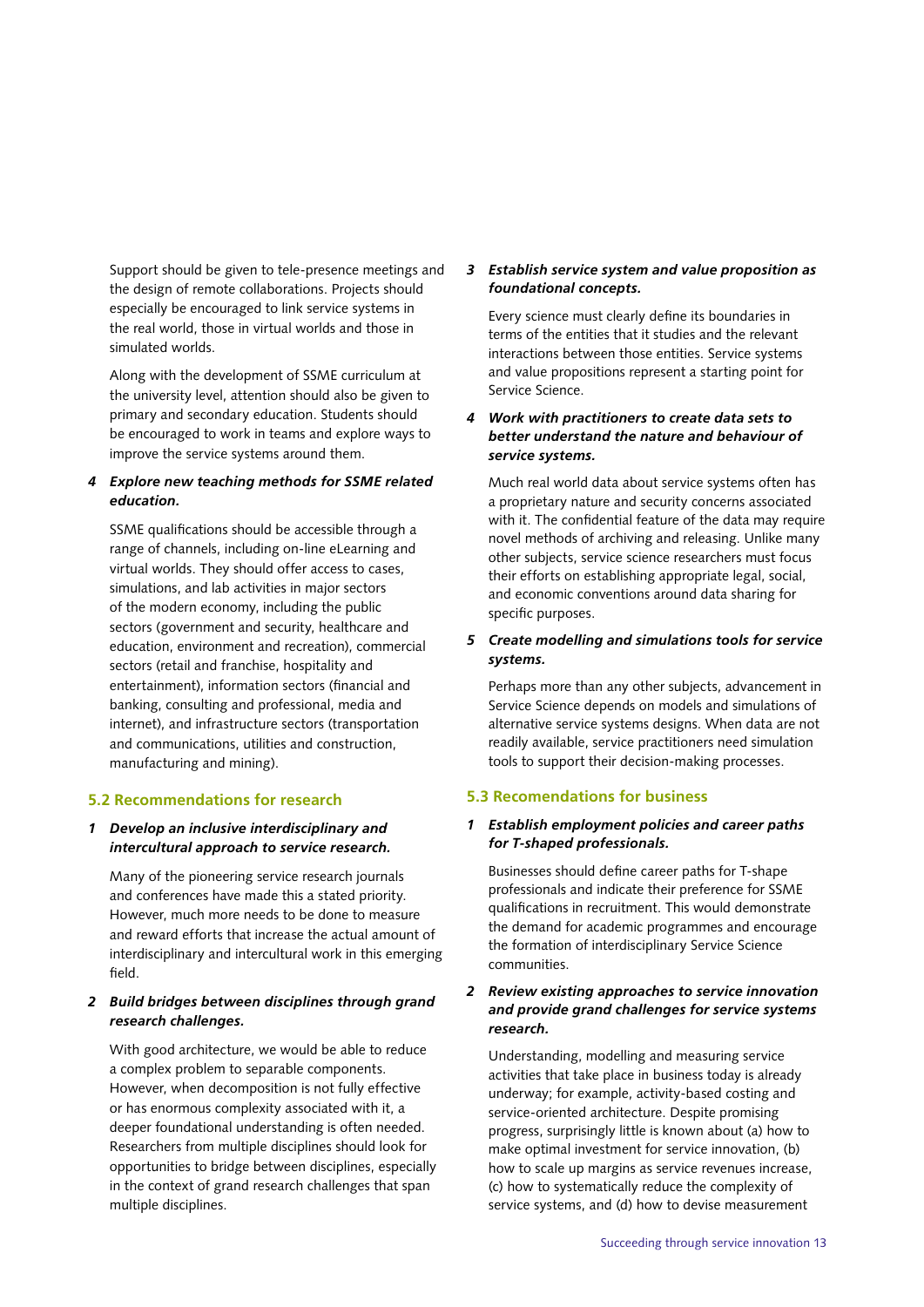systems that can be used internally and shared externally to protect privacy and preserve competitive advantage. These issues are potential grand challenges for multidisciplinary research teams to work on.

# *3 Provide funding for service systems research.*

Businesses should provide funding for service systems research, directly through many regional industryacademic-government collaboration forums, or indirectly via global organisations such as the Service Research and Innovation Initiative (SRII). A starting point is to establish benchmarks on the level of service research investment compared to other areas.

# *4 Develop appropriate organisational arrangements to enhance industry-academic collaboration.*

Businesses can also encourage employees to participate in SSME relevant conferences and to support academic SSME programmes with the latest projects and case studies. Tools, methods and data sets related to SSME are an ideal focus for business-academic collaborations to stimulate rapid progress.

# *5 Work with stakeholders to include sustainability measures and create actionable service innovation roadmaps.*

As sustainability becomes an increasingly urgent global concern, businesses should take the opportunity to expand the definition of stakeholder value to include new measures. More emphasis should be placed on the balance between efficiency, effectiveness and sustainability. Roadmaps for service innovation should include updated performance measures and adjust mechanisms of measurement.

# **5.4 Recommendations for government**

# *1 Promote service innovation for all parts of the economy and provide funding for SSME education and research.*

Service innovation is still poorly understood considering its growing importance to the economy. Nevertheless, history has shown that focused research and development efforts can advance science and build a body of knowledge with long-term practical benefits. The separate discipline areas of service research have developed to a point that an integrated theory is within reach. National funding for university-based research in Service Science is critical and has far-reaching benefits for economy and society. Cataloguing existing funding

opportunities and increasing the level of national funding in Service Science are important steps in advancing research and academic curricula.

*2 Demonstrate the value of Service Science to government agencies, and thereby create methods, data sets, and tools to inform and challenge current education and research support.*

Improvements in government service systems, which employ over 20% of the populations in some nations, would lead to a ripple effect through the rest of the economy. As with business stakeholders, government agencies are well positioned to challenge existing education and research efforts.

# *3 Develop relevant measurements and reliable data on knowledge-intensive service activities across sectors to underpin leading practice for service innovation.*

Measuring service activities across sectors of the economy to better understand service quality, productivity, regulatory compliance, and sustainable innovation is an important starting point. More funding is needed for nationally directed data collection about multiple aspects of the service economy, including employment, skills and career paths, exports, investment, pricing, and IT-enabled activities, among others.

# *4 Make government service systems more comprehensive and citizen-responsive.*

Government service systems are especially in need of comprehensive review by engaging citizens concerned. A first step is to change the orientation of existing service systems from a provider-centric one to a citizen-centric one.

# *5 Encourage public hearings, workshops, briefings with other stakeholders to develop service innovation roadmaps.*

It is critical to carry out a review of service innovation roadmaps for collaborations between academia, industry and government. Priority should be given to investment, legislative and policy initiatives that can systematically support the growth of the knowledge economy (knowledge creation) and the service economy (knowledge application to create value).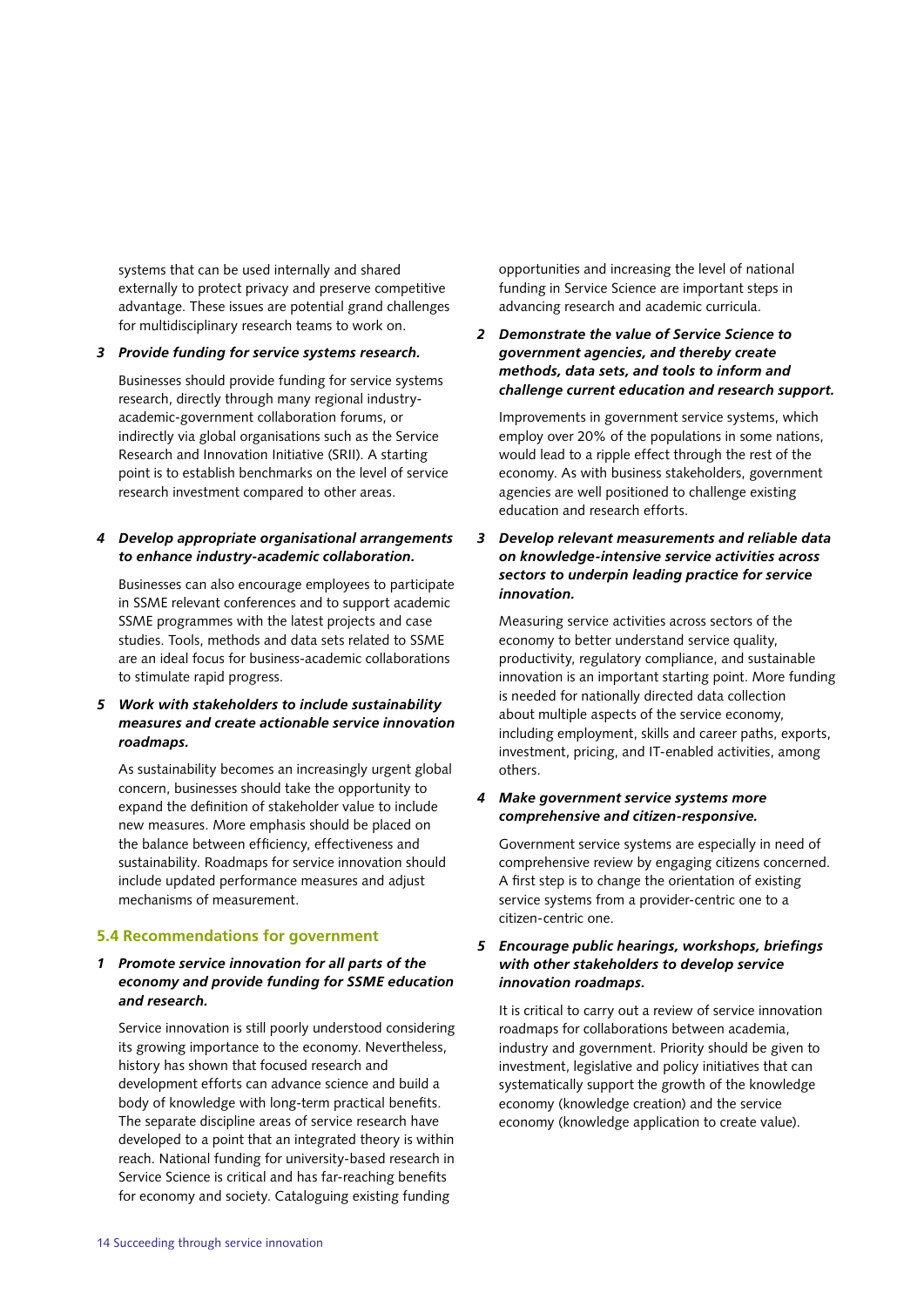# **6. Taking it forward**

Over one hundred people have contributed their knowledge and experience to the issues discussed in this document. However, we are acutely aware that our journey to develop a Service Science is far from complete (see Appendix VIII: Ongoing debate). We see this white paper as just a step in an ongoing dialogue that will engage many more stakeholders who seek to improve service systems and to develop successful adaptive innovators.

This document will be widely distributed to universities, research institutions, business organisations, non-profit organisations, government departments and agencies. We will continue to challenge academics, researchers, practitioners and policy makers to perform or support the interdisciplinary work needed to lead to a breakthrough in Service Science and bring about the positive impact on business and society that more systematic and sustainable service innovations could achieve.

Adam Smith laid the foundations of modern economics with his exploration of division of labour (specialists) and its role in creating the wealth of nations. Our consensus

is that today, to grow the wealth of nations sustainably, we must become far more systematic about service innovation in a world of increasing division of labour and specialization (Smith was right, in part). Nevertheless, the foundations of Service Science are based on the premise of the need for knowledge integration (adaptive innovators, SSME T-shaped professionals).

We know division of labour alone is not the answer to increasing value creation capacity of nations (or else we would still be using scribes for our record keeping and communications!). We need both specialization and integration to solve the complex coordination problems of applying new knowledge to improve service systems and that value propositions that interconnect them.

We continue to invite feedback on this important topic and comments on this document are welcome. Please find further information at:

www.ifm.eng.cam.ac.uk/ssme www.research.ibm.com/ssme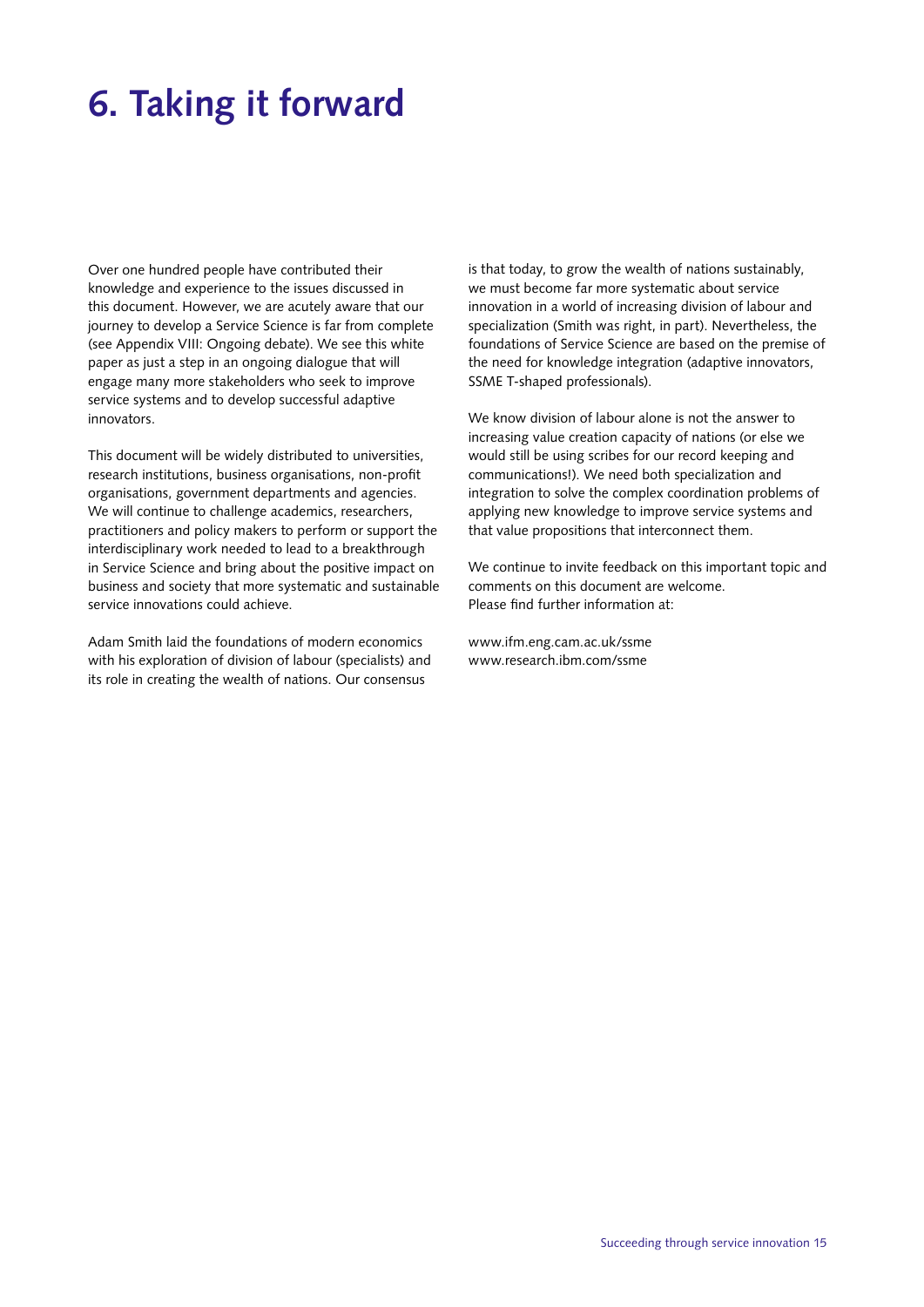# **Glossary**

*Adaptive innovators:* People who are entrepreneurial and capable of systems thinking in the many project roles they may fill during their professional life. In contrast to the specialised problem solvers of the 20th century, who are sometimes called 'I-shaped' professionals for their knowledge depth, adaptive innovators of the 21st century are still grounded in their home disciplines but have strong communication skills across areas of business, technology and social sciences. Hence, they are sometimes called T-shaped professionals.

*Back-stage service activities:* Activities that do not involve direct interaction with the customer, for example, back office operations of a retail bank or marking of student coursework by a teacher. Information processing is a common back-stage service activity.

*Crossdisciplinary:* The teaching of one discipline from another disciplinary perspective (e.g., physics for poets). The knowledge of one discipline is used as a lens through which another discipline is studied.

*Customer service system:* A service system from the viewpoint of a customer or consumer. A customer service system searches provider value propositions looking for win-win value-cocreation opportunities. For example, a task the customer currently does (self service) may be outsourced to a provider, a problem the customer does not have the knowledge, capability, or authority to solve may be outsourced to a provider, or the customer may learn of a novel service offered by a provider that they desire (demand innovation).

*Goods-dominant logic:* Goods-dominant logic is the traditional economic world view, which considers services (plural) and products as two distinct value-creating mechanisms.

*Front-stage service activity:* Activities that involve direct interaction with a customer, for example, a doctor talking to and examining a patient or a teacher lecturing to a class of students. Customer communication is a common frontstage service activity.

*Interactional Skills:* Also known as complex communications skills, the ability to communicate across knowledge domains or disciplinary boundaries, without necessarily possessing deep contributory expertise. Contributory expertise allows experts or specialists to extend the knowledge in a discipline.

*Interdisciplinary:* The creation of new knowledge that bridges, connects, or integrates two or more disciplines (e.g., biophysics).

*Moore's Law:* In 1965, Intel co-founder Gordon Moore forecasted that the number of transistors on a chip will double about every two years. The prediction, popularly known as Moore's Law, has proved to hold for more than 40 years.

*Multidisciplinary:* Relating to two or more existing, separate disciplines (e.g., physics and biology). The knowledge of individual disciplines is viewed as separate and additive to each other.

*Organisations:* From a service system perspective, an organisation is an accessible non-physical resource that has the ability to establish formal contractual relationships as well as informal promissory relationships. Organisations themselves are either formal (legal entities that can contract and own property) or informal service systems. Organisations that are formal service systems include businesses and government agencies. Organisations that are informal service systems include open source communities, temporary project teams and working groups.

*People:* From a service system perspective, people are legal entities that have knowledge, capabilities, authority and can create contracts (formal value propositions) and promises (informal value propositions) with other service systems. People can own property (such as technology and shared information). People exist in modern society as roleholders (see Stakeholder) in many service systems. People are complex and adaptive, with the ability to learn and change their knowledge and capabilities over time. People have unique life cycles and life spans. People are resources that can be accessed in creating value propositions. They are also the atomic type of service systems, capable of configuring resources and creating value via interactions with other service systems.

*Provider service system:* A service system from the viewpoint of a provider (see Stakeholder). A provider service system aims to meet the customer's needs better than competing alternatives consistently and profitably (in business context) or sustainably (in non-business context). Provider service systems seek deep knowledge of customer service systems (their own service activities, their unsolved problems, and their aspirations) to improve existing, and create new, value propositions.

#### *Service or service activity:*

(1) Archaic: Referring to economic residual; any economic exchange or production process that does not result in a physical product transfer or output; non-productive labour. (2) Modern: The application of competences (knowledge,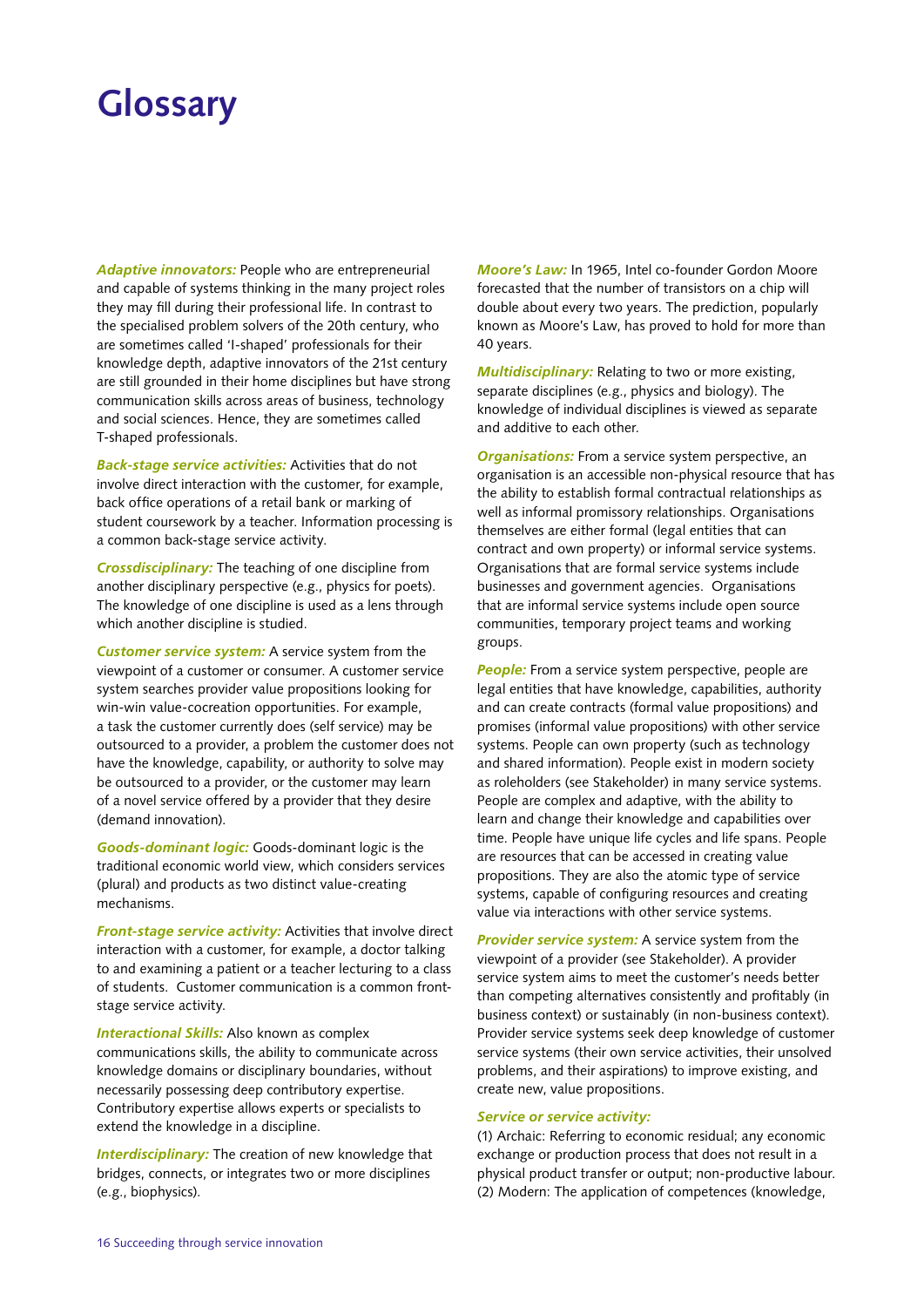skills and resources) by one entity for the benefit of another entity in a non-coercive (mutually agreed and mutually beneficial) manner.

(3) Modern: Value-cocreation interactions (typically with well-defined customer-provider entities as parties who initiate, directly or indirectly, front-stage and back-stage activities in anticipation of value-cocreation results).

(4) Modern: An economic activity offered by one party to another, most commonly employing time-based performances to bring about desired transformation results in recipients themselves or in objects or other assets for which purchasers are responsible. In exchange for their money, time and effort, service customers expect to obtain value from the access to goods, labour, professional skills, facilities, networks and systems; but they do not normally take ownership of any of the physical elements involved.

Many typologies of service exist: external customer (market-based) and internal customer service; direct and indirect customer and provider interactions; automated, IT-reliant and non-automated service; customised, semicustomised and non-customised service; personal and impersonal service; repetitive and non-repetitive service; long-term and short-term service; service with varying degrees of self-service responsibilities.

*Service computing:* The use of information technology (IT) to support customer-provider interactions. Topics include web services, e-commerce, service-oriented architectures (SOA), self-service technologies (SST), software as a service (SaaS) and IT Infrastructure Library (ITIL).

*Service design:* The application of design methods and tools to the creation of new service systems and service activities with special emphasis on perceptions of quality, satisfaction and experience.

*Service-dominant logic:* The service-dominant logic advocates that service (singular) involves value-cocreation interactions as service systems create, propose and realise value propositions. The interactions may include things, actions, information and other resources. Value propositions are built on the notion of asset sharing, information sharing, work sharing (actions), risk sharing as well as other types of sharing that can create value in customer-provider interactions. Service Science embraces the world view of the service-dominant logic.

*Service economics:* The definition and measurement of service activities in an economy. Typical measures include productivity, quality, regulatory compliance and innovation. *Service engineering:* The application of technologies, methodologies and tools to the development of new service offerings and the improvement of service systems.

*Service experience and service outcome:* The customer's perceptions of the process and result of a service interaction or relationship. The perceptions are based in large part on customer expectations and hence there is always a subjective as well as objective component to the customers' evaluation of the process and result. Expectations may inflate over time, resulting in degradation of service experience even when objective measures have not changed. Exceptional recovery from a service failure has been shown, under certain conditions for repeated service, to lead to greater customer lifetime value for a provider.

*Service human resources management:* The application of human resource management to service activities. This term is rejected by many social scientists and those who do not believe it is appropriate to talk about people as resources. The term human relations management is sometimes seen as a more appropriate alternative. Many service firms have the motto to treat employees like they treat valued customers.

*Service innovation:* A combination of technology innovation, business model innovation, socialorganisational innovation and demand innovation with the objective to improve existing service systems (incremental innovation), create new value propositions (offerings) or create new service systems (radical innovation). Often radical service innovation will create a large population of new customers (public education – students; patent system – inventors; money markets – small investors). Service innovation can also result from novel combinations of existing service elements.

Examples of service innovation include: On-line tax returns, e-commerce, helpdesk outsourcing, music download, loyalty programs, home medical test kits, mobile phones, money market funds, ATMs and ticket kiosks, bar code, credit cards, binding arbitration, franchise chains, instalment payment plans, leasing, patent system, public education and compound interest saving accounts.

*Service management:* The application and extension of management methods and tools to service systems and service activities, including capacity-and-demand management that integrates insights from service operations (supply capacity) and service marketing (customer demand).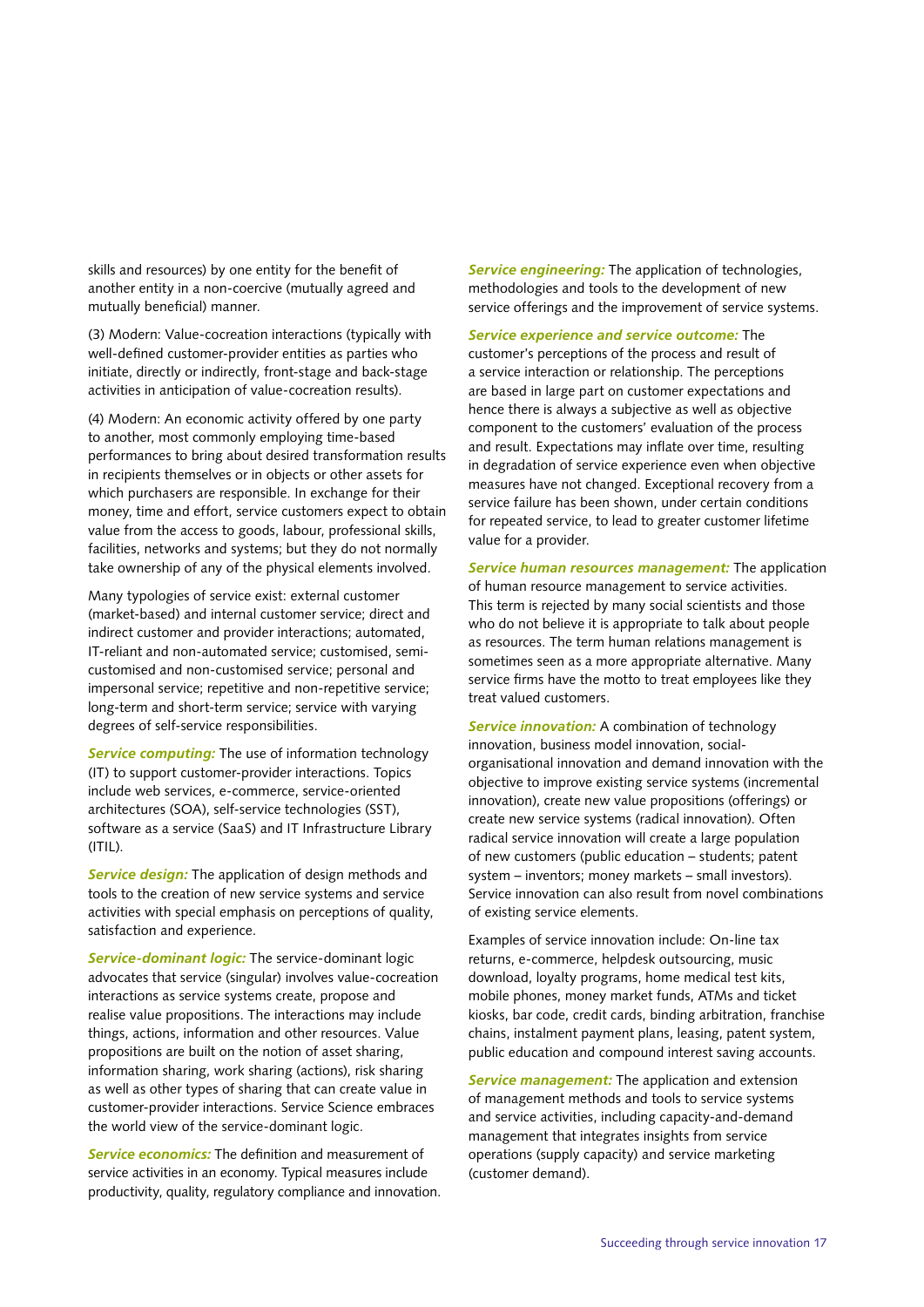*Service marketing:* The study of value-creating customerprovider interactions, outcomes and relationships. It uses and extends the tools and methods of marketing. It is gradually replacing 'services marketing', with the emphasis on the outcome of all economic activity being service (or value) whether the service/value comes from things ('goods') or activities ('services').

The notion of service marketing is supported by relationship marketing and customer relationship management, both primarily focused on the two-party relationship between customer and provider, and the new concept of many-to-many marketing (a network and stakeholder perspective).

This discipline places special emphasis on quality and customer satisfaction, demand forecasting, market segmentation and pricing, customer life-time value, and the design of sustainable value propositions.

*Service mindset:* An orientation geared towards the innovation of customer-provider interactions (service systems and value propositions), combined with interactional skills to enable teamwork across academic disciplines and business functions. It is one of the characteristics of adaptive innovators.

*Service operations:* The study of value-creating (work) processes, which include customer-input as a key component. It uses and extends the tools and methods of operations research, industrial engineering, management science, operations management, human resource management, lean methods, six sigma quality methods, logistics and supply chain management.

*Service networks:* Also known as service system networks. As service systems connect to other service systems, they form networks of relationships, which may have one or more associated value propositions. Social network analysis (people as service systems) and value network analysis (businesses as service systems) are tools that can be used to analyze service networks for robustness, sustainability, and other properties.

*Service Science:* An umbrella term for the emerging discipline of Service Science, Management and Engineering (see SSME below), it is named as a symbol of rigour in pursuing the truth. Service Science is the study of service systems and value propositions. It is the integration of many service research areas and service disciplines, such as service economics, service marketing, service operations, service management, service quality (especially customer

satisfaction), service strategy, service engineering, service human resource management (especially in a professional service firm), service computing, service supply chain (especially eSourcing), service design, service productivity, and service measurement.

*Service sourcing:* The make-versus-buy decision for service activities, including the study of outsourcing, contracts, service level agreements, and business-tobusiness on-line markets.

*Service system:* Service systems are dynamic configurations of resources (people, technology, organisations and shared information) that can create and deliver service while balancing risk-taking and valuecocreation. The dynamics are in part due to the ongoing adjustments and negotiations that occur in all systems involving people. People are the ultimate arbiters of value and risk in service systems (in part because people are legal entities with rights and responsibilities).

Service systems are complex adaptive systems. They are also a type of 'system of systems', containing internal smaller service systems as well as being contained in a larger service system (see Stakeholder). They typically interact with other service systems via value propositions, which may form stable relationships in extended value chains or service networks (see Service networks).

Formal service systems are legal entities that can create legally binding contracts with other service systems. Informal service systems cannot create contracts, though individual people within them may be able to do so.

*Servicisation:* A process whereby manufacturers moves from product-led towards a service-oriented business model. For example, instead of selling jet engines, manufacturers develop service offerings in which customers are charged for propulsion usage.

*Shared information:* From a service systems perspective, an accessible conceptual resource that does not have the ability to establish formal contractual relationships. It includes language, laws, measures, methods, process descriptions, standards, and others. It can be codified and turned into explicit information. If people can talk about it and name it, then from a communication perspective, it is a type of shared information.

*Stakeholders:* Stakeholders include participants in service systems and others who are indirectly affected.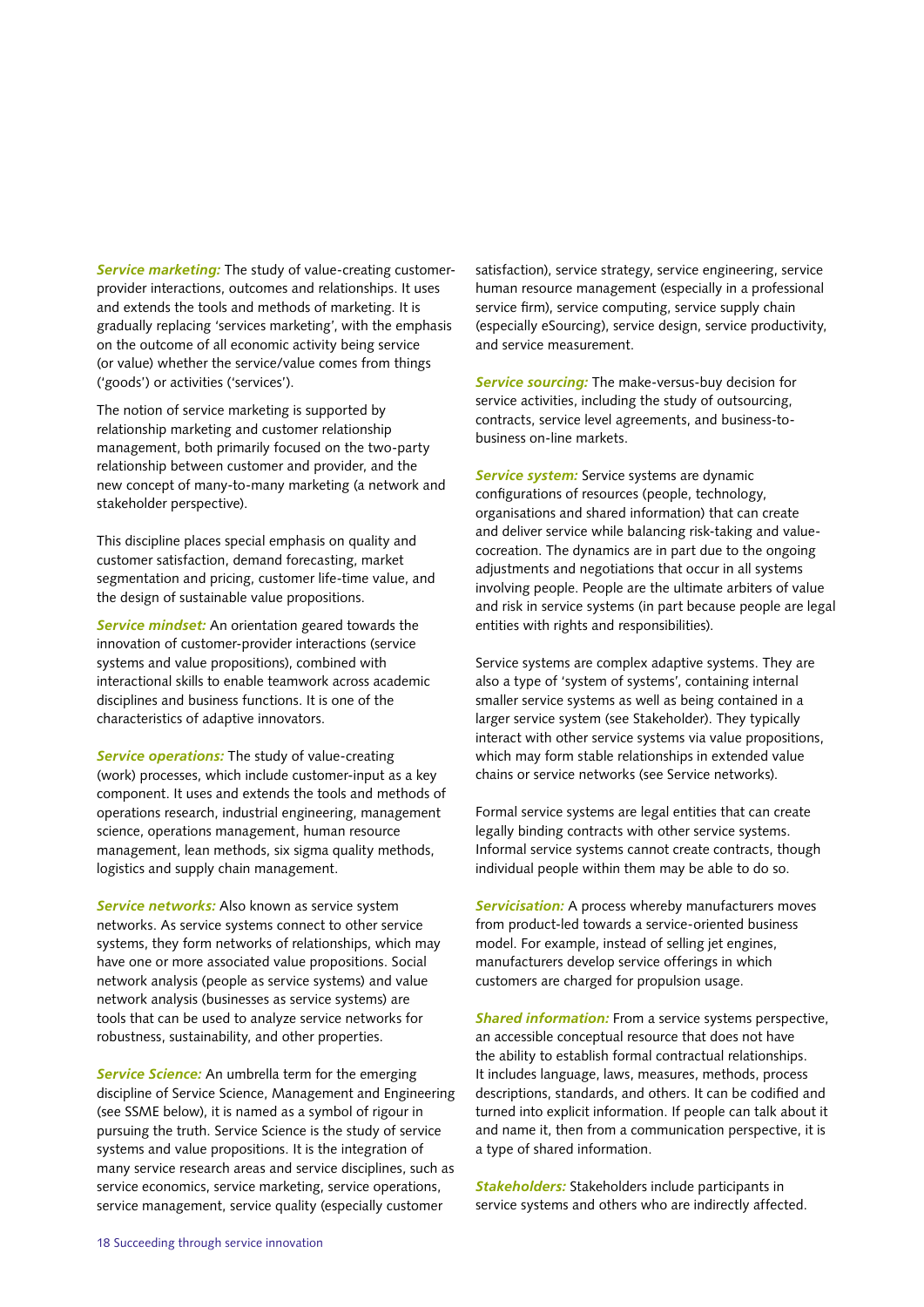Stakeholders who are 'named participants' are also known as roleholders, who can be people or other service systems that fill named roles in service systems.

The two main roles in any service system are customer and provider. To create successful value propositions, it is also important to consider authority and competitor roles. Examples of roleholders are employees and customers in businesses, politicians and citizens in nations, teachers and students in schools, doctors and patients in hospitals, and parents and children in families.

**SSME:** Service Science, Management and Engineering (SSME), or in short Service Science, is an emerging field. It includes curricula, training, and research programs that are designed to teach individuals to apply scientific, engineering, management and design disciplines that integrate elements of computer science, operations research, industrial engineering, business strategy, management sciences, social and legal sciences, and others in order to encourage innovation in how organisations create value for customers and stakeholders that could not be achieved through such disciplines working in isolation.

**STEM:** The Science, Technology, Engineering and Mathematics (STEM) fields are widely considered to be the driving force behind a modern society. The STEM workforce is viewed by many governments, academic and business organisations as the key to a nation's innovation capacity and long-term competitiveness.

*Systems and systems world view:* Systems are dynamic configurations of entities (elements or components) that interact over time and result in outcomes (internal changes to entities and external changes to regions of the system and the system as a whole). The study of physical, chemical, biological, computational, cognitive, economic, legal, social, political, service or any other type of systems, typically begins with a statement of the entities, interactions and outcomes of interest. Reductionist science attempts to discover more fundamental building blocks out of which the entities of the system are composed (new architectures), often with the goal of finding simpler or more parsimonious explanations of observed variety.

In complex adaptive systems, entities have life spans and the types of entities change over time in ways that are difficult to predict. Service Science studies the evolution of entities known as service systems, which interact via value propositions and result (normatively) in valuecocreation outcomes. Understanding the evolution may shed light on the shifts from social to economic, political to legal, and cognitive to computational systems. The shift seems to depend heavily on an increasing amount of shared information to solve motivation and coordination problems.

*T-shaped professionals:* Those who are deep problem solvers with expert thinking skills in their home discipline but also have complex communication skills to interact with specialists from a wide range of disciplines and functional areas (see also Adaptive Innovators).

*Technology:* From a service systems perspective, technology is an accessible physical resource that does not have the ability to establish formal contractual relationships. It includes any human-made physical artefact or portion of the environment accessible to service system stakeholders. Technology (physical) and shared information (codified conceptual) are two important types of properties that service systems can own and provide access rights to others in value exchanges.

*Transdisciplinary:* Transcending, or extending beyond the knowledge of any existing disciplines. For example, symbolic reasoning and general systems theory are considered to be applicable to all disciplines and hence labelled as transdisciplinary knowledge.

*Value proposition:* A specific package of benefits and solutions that a service system intends to offer and deliver to others. Division of labour is at the root of many value propositions. By traditional economic and marketing definitions, value propositions may be confined to either products (things) or services (activities). However, the modern meaning of service is value-cocreation that involves both products and services.

Value proposition emphasizes key points of difference in comparison to competing alternatives. They may be rejected because a potential customer does not trust the provider's capabilities or believes the proposal violates a law or policy. They may also be rejected in favour of self service, a competitor's proposal, or other options. Designing, proposing, negotiating, realising (actualising), and resolving disputes around value propositions are an integral part of the formation and improvement of service systems.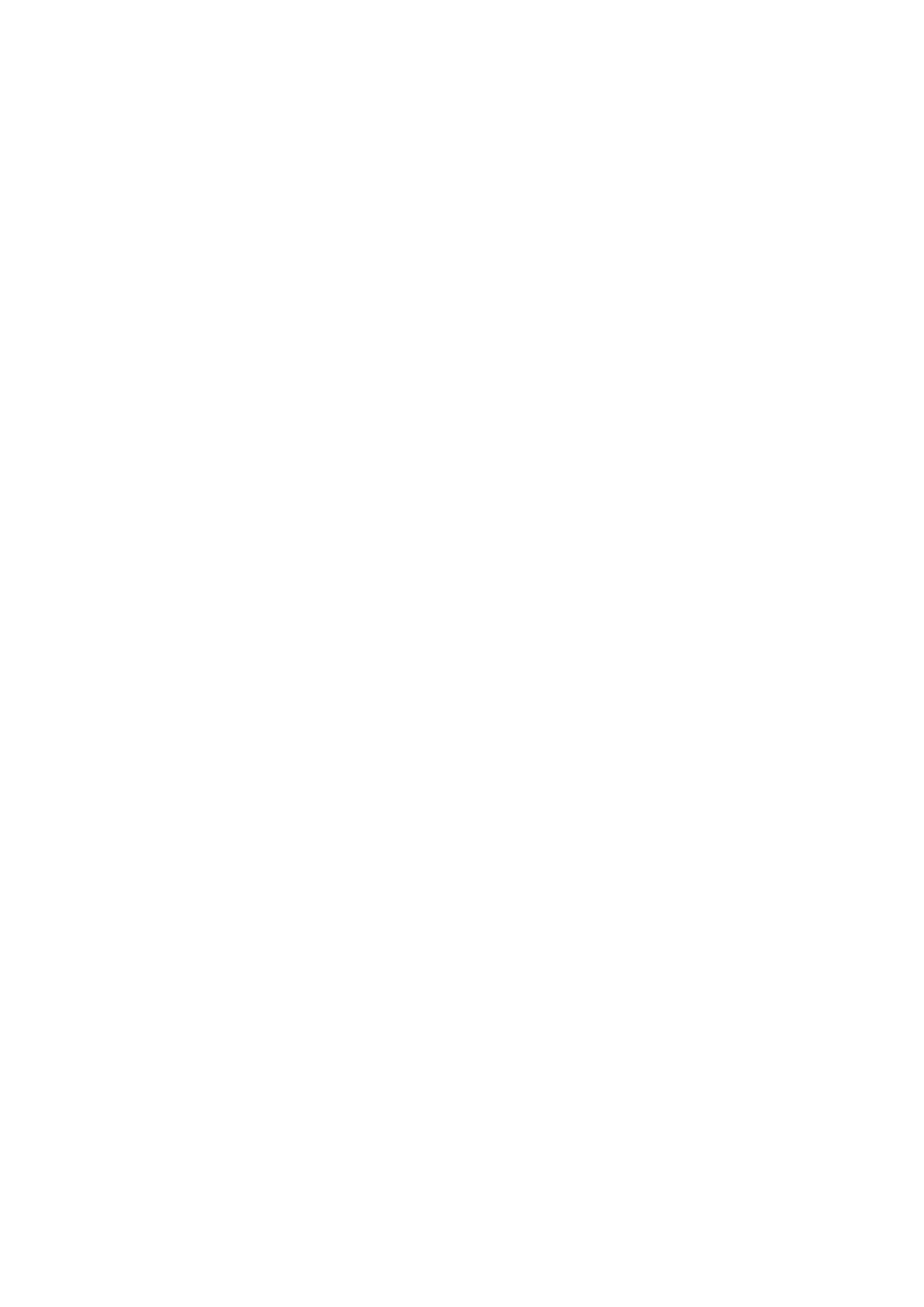# **Appendix I**

# **History and future outlook of service research**

To assist new students of service in gaining an overview of the field, the evolution of service research has been characterized in six periods:

*Pre 1980: Crawling out* period is when service marketing and service operations became distinct from product marketing and operations, in part as conventional service economics reports started to categorize more of the economy as value derived from service activities.

*1980-1985: Scurrying about* period with more published services research moving beyond goods and products but literature still mostly conceptual. A core group of academics and business practitioners developed.

*1985–1992: Walking erect* period with increasing number of scholars of service, and explosive growth in the literature including service research journals, dissertations and textbooks. Academic events, centres and pioneers in Europe as well as US emerged.

*1993-2000: Making tools* period with more quantitative research - measurement, statistics, and decision support modelling; broadening, deepening and sharpening of the research; continued globalisation and multidisciplinary research; expanded topic areas including service design and delivery, service experiences, service quality and customer satisfaction, service recovery and technology infusion, service computing, service supply chains and eSourcing.

*2000-now: Creating language* period with nearly a dozen models of service emerging, and the concept of a service system beginning to take hold to unite the many perspectives. The field is expanding rapidly with an expansion of literature worldwide and increasing numbers of conferences and centres, with IBM and industries' Service Science, Management and Engineering (SSME) initiative seeking to strengthen industry-academic-government interactions. The service-dominant logic view is gradually replacing the traditional view of goods-versus-services, with a view of service as value-cocreation that involves both things and activities.

*The future: Building communities* period with an inclusive multidisciplinary approach to service innovation, with science, management, engineering and design being supporting academic disciplines, and with T-Shaped professionals as adaptive innovators to link and unite these disciplines. This will create a measurable growth in service innovation for business and society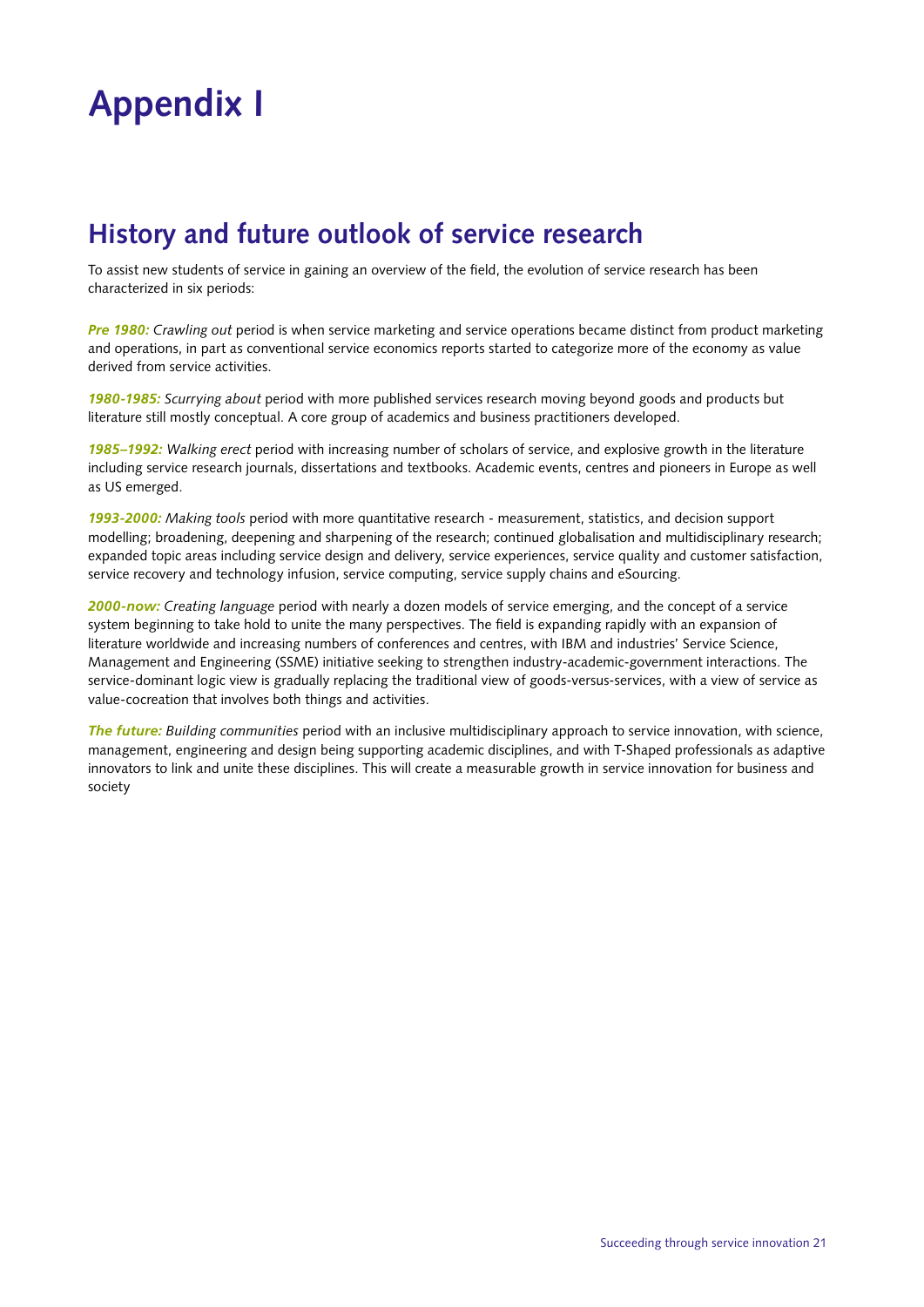# **Appendix II**

# **Contributor list**

### **Symposium attendees**

- • Kevin Bishop, IBM, UK
- • Greg Bolan, BAE Systems, UK
- David Bowen, Thunderbird School of Global Management, USA
- Chris Cromack, IBM, UK
- Steve Evans, Cranfield University, UK
- Raymond P. Fisk, Texas State University, San Marcos, USA
- Walter Ganz, Fraunhofer Institute for Industrial Engineering (IAO), Germany
- Mike Gregory, University of Cambridge, UK
- Robert Johnston, Warwick Business School, UK
- Jos Lemmink, University of Maastricht, The Netherlands
- Christopher Lovelock, Yale University, USA
- Michael Lyons, BT, UK
- Linda Macaulay, Manchester Business School, UK
- Duncan McFarlane, University of Cambridge, UK
- Larry Menor, University of Western Ontario, Canada
- Andy Neely, Cranfield School of Management, UK
- • Guangjie Ren, University of Cambridge, UK
- Scott Sampson, Brigham Young University, USA
- Jim Spohrer, IBM, USA
- Philip Stiles, University of Cambridge, UK
- Steve Street, IBM, UK
- Paul Tasker, BAE Systems, UK
- Jonathan Throssell, Rolls-Royce, UK
- Steve Vargo, University of Hawaii, USA

#### **Symposium correspondents**

- Steve Baron, University of Liverpool, UK
- Mary Jo Bitner, Arizona State University, USA
- Stephen Brown, Arizona State University, USA
- Richard Chase, University of Southern California, USA
- Bo Edvardsson, Karlstad University, Sweden
- Robert J. Glushko, UC Berkeley, USA
- • Christian Gronroos, Hanken Swedish School of Economics, Finland
- Evert Gummesson, Stockholm University, Sweden
- • Uday Karmarkar, UCLA, USA
- Doug Morse, Oracle, USA
- Roland Rust, University of Maryland, USA
- Chris Voss, London Business School, UK
- **Organising committee**
- *Co-chairs*
- Mike Gregory, University of Cambridge
- Jim Spohrer, IBM

*Members*

- Kevin Bishop, IBM
- Michael Davison, IBM
- • Bob Johnston, Warwick Business School
- Linda Macaulay, University of Manchester
- Duncan McFarlane, University of Cambridge
- Andy Neely, Cranfield University
- • Guangjie Ren, University of Cambridge
- Steve Street, IBM
- Paul Tasker, BAE Systems

The organising committee would like to thank all the attendees and correspondents who took time to participate in the Cambridge SSME Symposium. We are grateful to those who spent further time reviewing earlier versions of this document. We are indebted to those who took part in several teleconference discussions during the consultation period. In particular, the organising committee would like to dedicate this document to the memory of Christopher H. Lovelock, a pioneer of service research and education, who provided us with tremendous support throughout the project.

We would like to thank colleagues in the IfM and IBM who provided assistance for the project: Kate Wilson, Jenny Morgan, Cristina Payan, Nick Mann, Huw Richards, Clare Gilmour, Greg Golden, Bipasha Ray, Jai Menon, Susan Tuttle, Emma Bevan, Jo Griffiths, Ann Grady, Bill Hillier, Peter Templeton, Lewis Grantham, Giles Hainsworth, Jackie Stewart, Kristina Stephenson and Sarah Brown.

Financial support for the symposium and this document was received from IBM and BAE Systems as well as NSF grant IIS-0527770. Many other individuals and organisations contributed time and effort.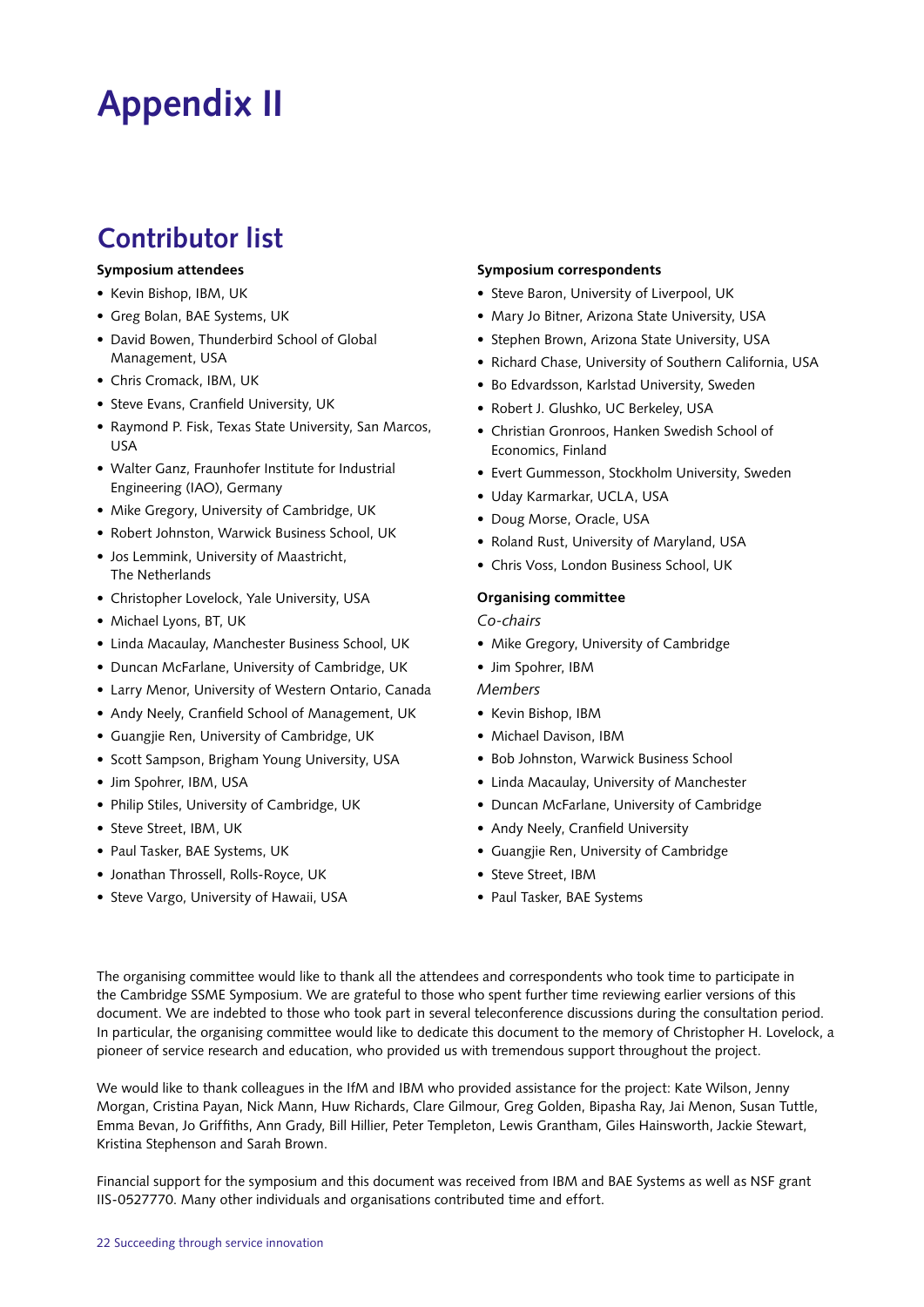# **Appendix III**

# **Respondent list**

### **Feedback on the original discussion paper (in alphabetical order)**

Marlene Amorim Tor W. Andreassen Steven Alter Stuart Aplin Julian Arkell Alex Bain Jay Bayne Rachel Berg Leonard J. Bohmann Tilo Böhmann Benjamin Blau Thomas J. Buckholtz Javier Busquets Wolfgang Braun Jan Bröchner Carl Chang Timothy Chou Rahul Choudaha Jon Cullen Tugrul U Daim Mark M. Davis Mark de Jong Ashutosh Dhanesha Henning Droege Jos Evertsen Edward Faber Paul Ferguson James Fitzsimmons Dianne Fodell Lesley Forsdike

Louis E. Freund Yoshinori Fujikawa Neil Gibbs Mark Goh Michael Gorman Dwayne Gremler Tom Griffin Timber Haaker Uzi de Haan Christoph Heitz Sherif Hendi Sunderesh S. Heragu Pim den Hertog Tom Hill Diem Ho Axel Hochstein Cheng Hsu David Ing Keith E Instone Jean Paul Jacob Wil Janssen Carl Kay Takashi Kikuchi Paul Kontogiorgis Stephen K. Kwan Alejandro Lago Steffen Lamparter Marshall Lee Sungho Lee Ying Tat Leung

Pei Li Kelly Lyman Ronald Mackay Paul P. Maglio Allan Mayo Freddie Moran Philip Moscoso Asako Murakami Ravi Nemana Andreas Neus Brand Niemann Craig Nygard Mihoko Otake Nirmal Pal Joan A. Pastor-Collado Mike Peters Tom Pridham Javier Reynoso Paulo Rocha e Oliveira Rajkumar Roy Luis Rubalcaba Abdelrahman Saad Vesa Salminen Syamant Sandhir Carlos Sato Gerhard Satzger Yuriko Sawatani Heribert Schmitz Corinna Schulze

Robert D. Shelton

Meredith Singer Jag Srai Metka Stare Rudi Studer Tacao Sumi Kay Chuan Tan Richard Taylor Chris Tofts Zaheer Travadi Susan C. Tuttle Lorna Uden Pentti Vähä René van Buuren Wietze van der Aa Ivanka Visnjic Pia Vuohelainen Richard Weeks Paul Weinberg Christof Weinhardt Jochen Wirtz JB Wood Alan K Yamamoto John Yard Soe-Tsyr Yuan Yi Yue

In total, 115 people from over 20 countries provided us with their feedback, many of which were about the same size of the original discussion paper. We wish to thank these respondents for their time and support. A selection of comments can be found at www.ifm.eng.cam.ac.uk/ssme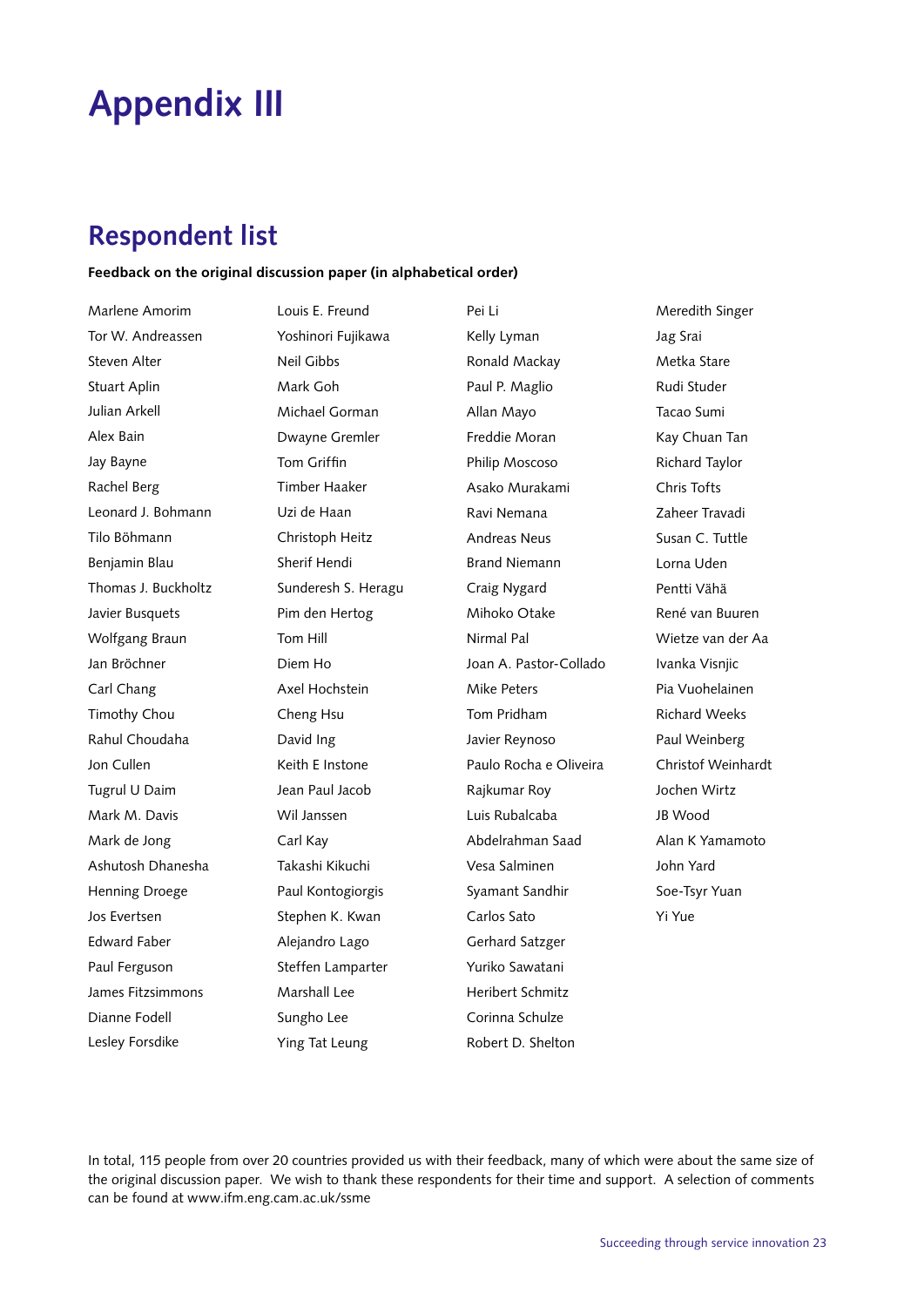# **Appendix IV**

# Service sector in global economies<sup>6</sup>

In recent years service industries have become a fast growing sector in world economies as measured by traditional economic measurement methods (see Service-Dominant Logic in the Glossary for an alternative view). Services now account for more than 50 percent of the labour force in Brazil, Russia, Japan and Germany, as well as 75 percent of the labour force in the United States and the United Kingdom. Figure 3 shows the value of services to economies compared to that of industry, construction and agriculture.



*Figure 3 Share of total gross value added by sector, 2002*

Figure 4 indicates the gross added value of service sector industries within OECD countries. By 2002 services accounted for about 72% of value added and manufacturing for about 17%. OECD reports show that the gap has widened steadily in recent years as demand for services has risen. Belgium, France, Switzerland, the United Kingdom and the United States mainly reflect a high share of value added in finance, insurance, real estate and business services, and a large community, social and personal services sector. The construction sector is also relatively small in most OECD countries, accounting for about 5.5% of OECD value added. Wholesale and retail trade, restaurants and hotels is a more important economic sector and is often large in countries with a strong tourism industry (e.g. Greece, Portugal and Spain).



*Figure 4 Distribution of gross value added of the services sector, 2002*

<sup>6</sup> Source: OECD Science, Technology and Industry Scoreboard 2005 - Towards a knowledge-based economy, p.168-9.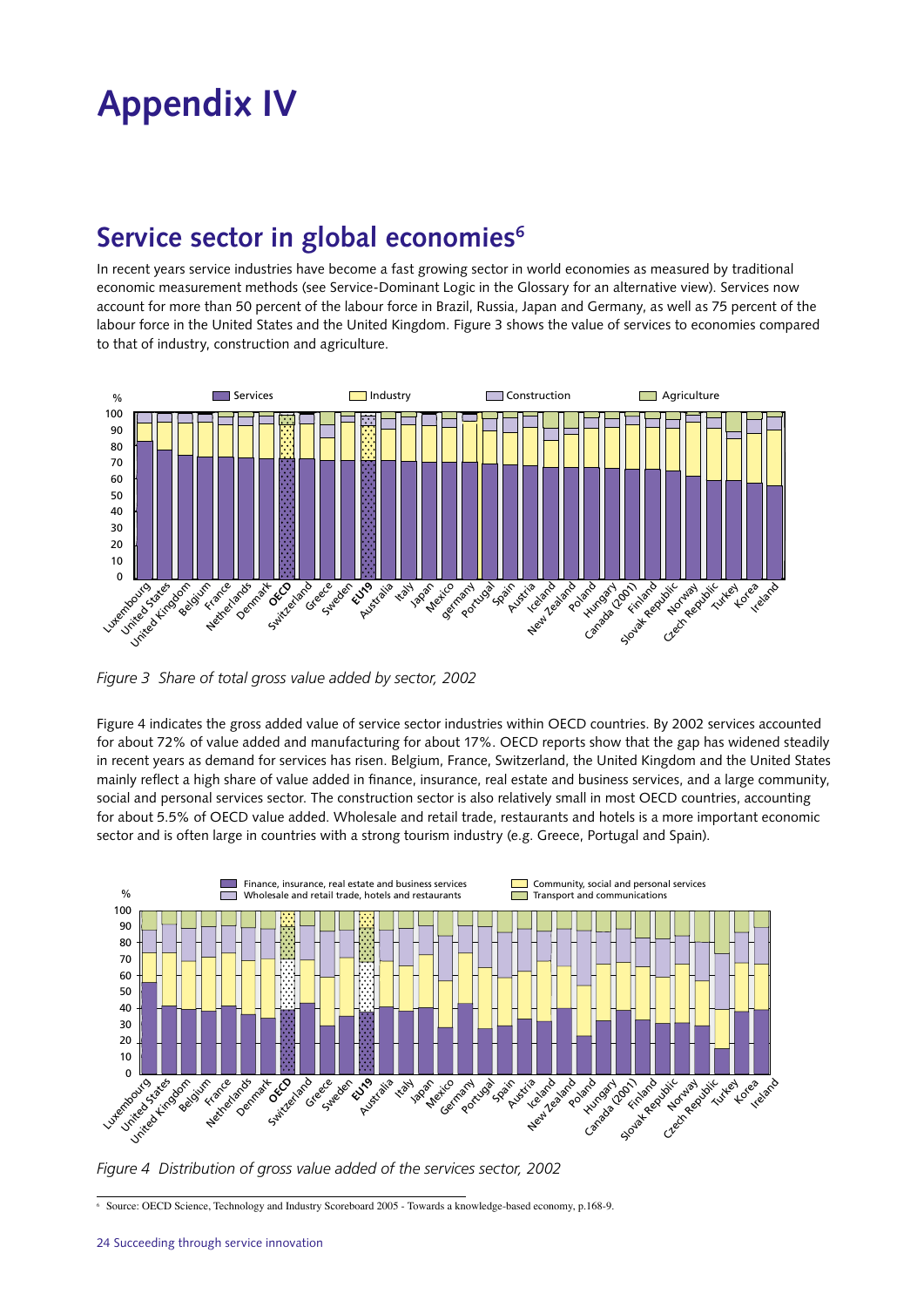# **Appendix V**

# **Business challenges for service research**

Business participants of the symposium identified five specific challenges for service research:

- *1 Understanding service systems*
- • Establishing a language and taxonomy for service systems and value propositions;
- • Developing and using systems architectures;
- • Understanding the role, sources and use of data in service provision.

Business-academic collaboration is required in service research, but the lack of a shared language, which is both relevant to businesses and rigorous to academics, slows progress and makes collaboration difficult. Measurement of productivity and quality is more challenging in service businesses. This has led to further difficulties in establishing appropriate service level agreements and aligned incentive across stakeholders in a service supply chain and in eSourcing relationships.

#### *2 Business issues*

- • Determining the nature, the function and structure of service contracts;
- Establishing new legal requirements and intellectual property models;
- Building the business case for service systems and value propositions.

Business models, and ways that margins evolve over the product or service life cycle, need to be better understood. Without a good understanding of service business models, it is difficult to create business cases for services and to justify investment in service.

#### *3 Developing new and better types of service*

- Innovation speeding up the new service introduction process;
- • Service design, including new types of service systems and value propositions;
- Defining and developing tools for service improvement.

Most businesses emphasize cost cutting more than revenue growth, leading to a bias of service research towards productivity rather than customer satisfaction (quality) or new market segments (growth). Traditional businesses are concerned with standardization, which may lead to a commodity trap. Often customization and personalization can be high margin, but hard to scale up. The challenge of consistent service delivery when scaling a service business needs to be addressed.

#### *4 Organisation and people issues*

- Service organisation structure and behaviour;
- Migrating to a service culture, with better methods to create deep customer insights;
- Recruiting and keeping people with the right skills.

Businesses describe new science, engineering, management and design graduates with limited service thinking and service mindset. Service-oriented people seem to be difficult to find and, because they are in high demand, they are even more difficult to keep.

#### *5 The service environment*

- Managing the transition to a service organisation;
- Developing services based on products;
- • Reducing the complexity of services and their delivery;
- Providing service in a changing environment.

Businesses find it difficult to transform from a product to a service business model (the servicisation process). Part of the transitional challenge is being able to articulate what a service business looks like and what its constituent elements are. It is seen as a significant challenge to create a language that can be used to define and describe service businesses, their component elements and how they fit together.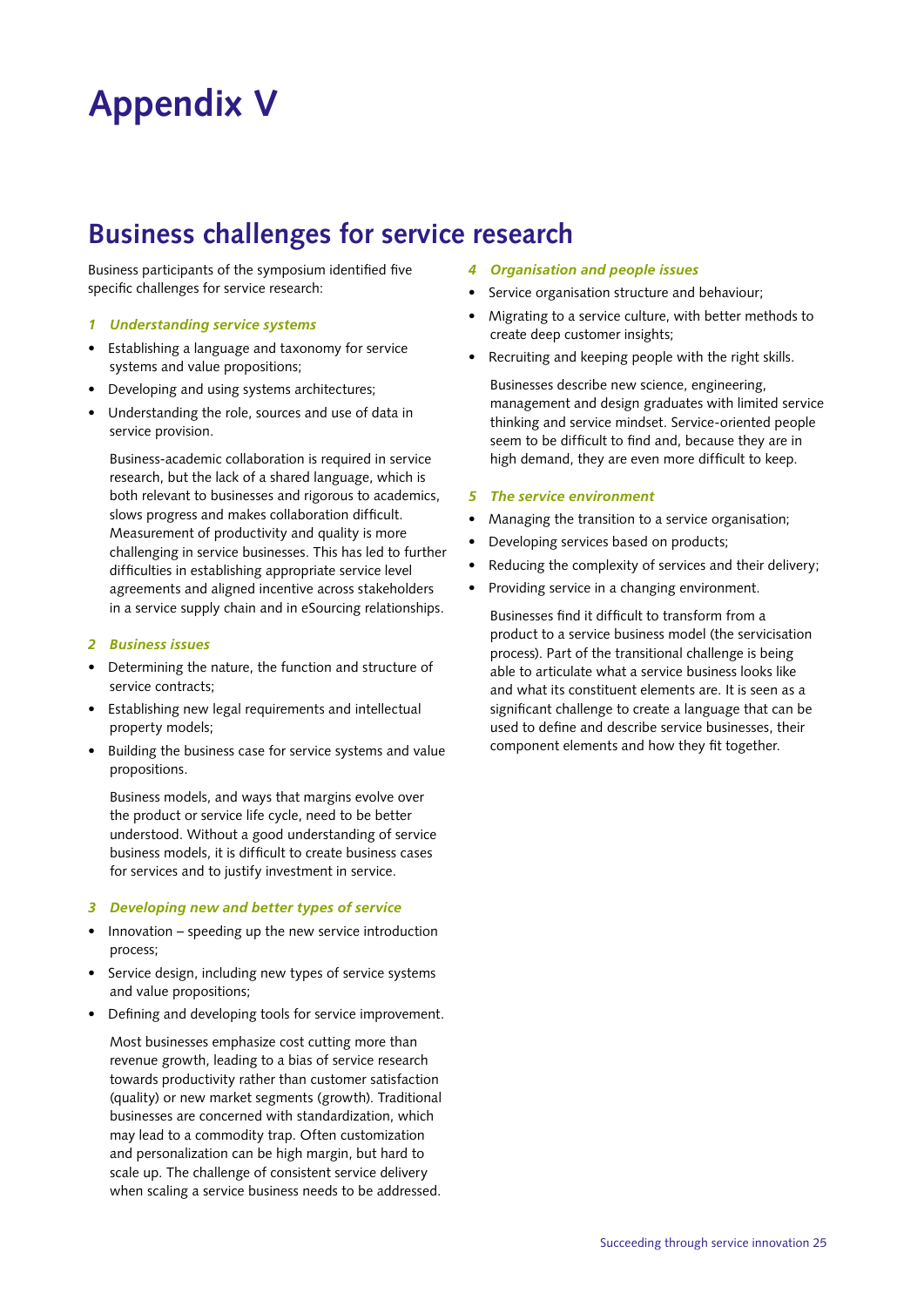# **Appendix VI**

# **Global trends and service innovation**

As businesses and governments decide investment and innovation policies, it is important for them to review global trends that entail service innovation as well as important areas that challenge sustainable improvement efforts.

*1 Demographic trends and sustainability concerns will drive increased demand for public sector service activities and service research to focus on quality of life and environmental problems.*

Demographic trends toward a more aged, more educated and wealthier population in many developed countries, a younger population in many developing countries and more immigration between countries will continue to drive demand for healthcare and investment management, education and employment experience, as well as government and local community service activities. Human impact and sustainability concerns will increase energy-related (such as transportation and construction) and environmental service activities.

The society is changing; in developed countries, there are growing market segments with rising expectations of service quality, along with aging populations. Different demographic segments will demand different levels of service, be they low-cost service or premium high-cost high-value service. Service design and experience will depend on individual and cultural differences. Research needs to address the balance of social, technical and economic requirements of customer segments.

Sustainability concerns, such as the need for  $CO<sub>2</sub>$ reduction, increasingly affect the design and provisioning of service. Service innovation increasingly must achieve high-productivity and high-quality service within sustainability targets. Regulatory compliance issues will drive both legal and new sensorbased monitoring service activities.

*2 Trends in business and technology (globalisation, automation, self-service technologies, 'service industrialization', the 'servicisation' of manufacturing, and the continued rise of the type of service system known as the globally integrated enterprise) will further drive demand* 

*for business transformation service activities, and service research to improve productivity and revenue growth, consistent with a triple bottom line of people, planet and profit.*

The rise of the globally integrated enterprise, including franchises as well as other global service providers, will continue to drive demand for ICT infrastructure improvements that allow value to migrate to the more knowledge-intensive business and professional service activities built upon the infrastructure service providers. The need for more business-to-business service research, including global logistics and lean operations is growing. The trend toward self-service technologies that provision service locally, but are often deployed and maintained by globally integrated enterprises, will drive demand for in-the-field maintenance and security service capabilities.

There is an increase in globalisation of service activities through off-shoring and regional specialization and competition is growing across highly diverse cultures. Economic linkages across the globe are not new but they have intensified and accelerated over the past decade. Countries are experiencing growth in the contribution of service activities to their national economies, hence research needs to have global application, be cross cultural, transcend traditional economic barriers and keep pace with the speed of change. Because of sustainability concerns, globally integrated enterprises will increasingly be held to a triple bottom line (people, planet, profit, which may all be summarized in a fourth 'P', predictability of sustainable value-cocreation).

Technology is becoming more pervasive and ubiquitous, IT-enabled service has risen rapidly and the worldwide IT service industry is expected to increase in value from US\$ 635 billion in 2005 to US\$ 780 billion by 2008. More small businesses depend on technology and web service infrastructure as markets increase in complexity. The time to global markets can be instantaneous as can be on-demand service enabled by smart sensors without human intervention. Research must help harness the power of ICT to design and provision new types of self-service technologies, as well as mobile phone service offerings.

Recent decades have witnessed the rise of 'service industrialization', and the growing value of service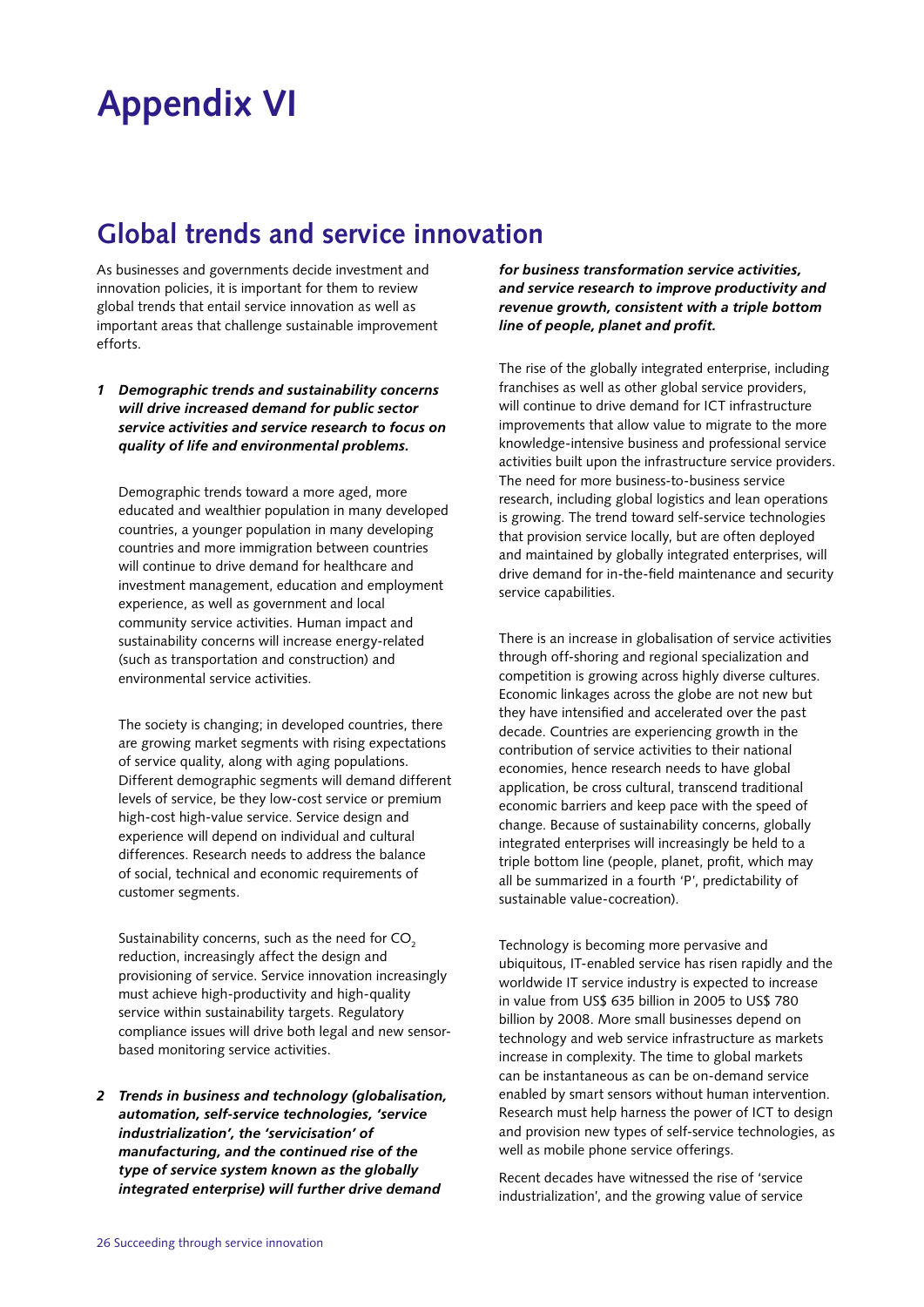innovation. However there remains a great deal of craft-like organisation in some service industries that lack the rigour of traditional manufacturing and engineering disciplines. The growth in service activities is creating a skills gap which requires adaptive workers who change with the business; who can lead market innovation, technology innovation, and who can exploit the accelerating pace of technological and societal change. Researchers and educators must address the need for people with both breadth of understanding and depth in service industry specific skills.

*3 Trends in internet collaboration and web-based service, such as open source software and software as a service (SaaS), continue to mature and are driving service research around business model innovation and regulatory compliance issues.*

Peer-to-peer collaboration is increasing through use of internet mediated communication and social computing tools (web 2.0, YouTube, MySpace and Wikipedia) and virtual worlds (multi-user games, Second Life). In turn this is leading to service exchanges between individuals and growth in ad-hoc service network formation. Research must recognise the extension of service provision beyond the traditional boundaries of business.

Napster serves as a reminder of the regulatory compliance issues that can arise in peer-to-peer collaboration and web-based service systems. New types of service systems will explore new types of business models, and as a consequence regulatory compliance issues may arise.

*4 Trends in organisational innovation are particularly important to service activity growth, and more service research is needed to understand the co-evolution of customer demand, technology, business models, governance, and organisational innovation.*

Analyses of European Innobarometer data indicate that a substantial share (almost one third) of service firms consider their major innovations to be solely organisational. It has long been commonplace that

a large share of the benefits (value) through the application of IT in firms flows from the reorganisation of activities accompanying the new technology. This has particular relevance to service sectors because many types of service until recently have scored low on technology-intensity. New information technologies have constituted a technological and industrial revolution in service provisioning that challenges many to consider redesigning their work practices and corporate structures in unprecedented ways.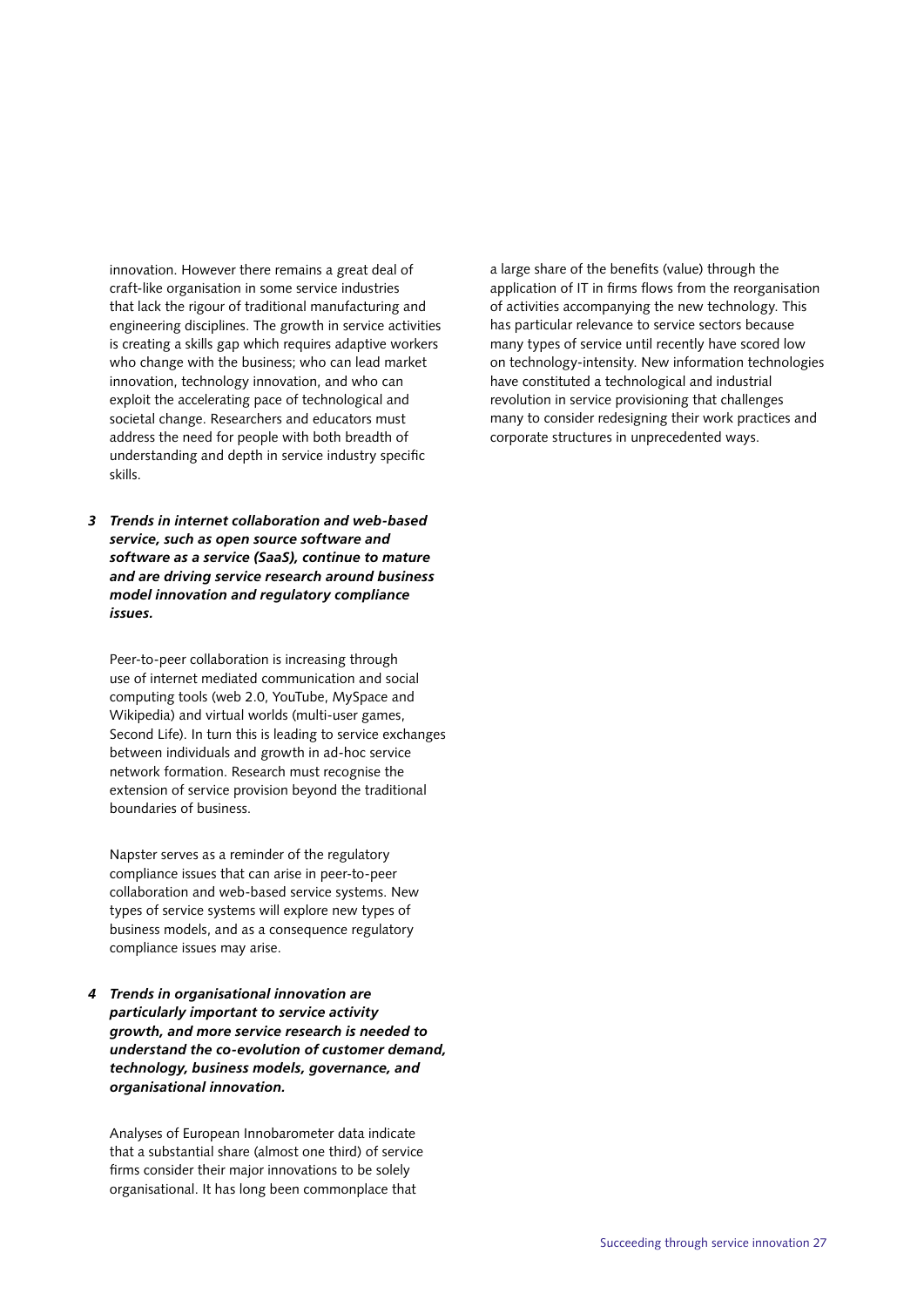# **Appendix VII**

# **Example of innovation roadmap**

The extract below is from a European Commission report on innovation strategy and it provides an example of innovation roadmap<sup>7</sup>.

"The following 10 actions are of particularly high political priority as part of the Lisbon strategy for growth and jobs:

*Action 1:* Member States are invited to significantly increase the share of public expenditure devoted to education and to identify and to tackle obstacles in their education systems to promoting an innovation friendly society. In particular, they should implement the 18 Communication from the Commission "Investing in research: an action plan for Europe", COM (2003) 226 final/2, 4.6.2003. EN 17 EN recommendations included in the Communication "Delivering on the Modernisation Agenda for Universities" for better education and innovation skills.

**Action 2:** A European Institute of Technology should be established to help improve Europe's innovation capacity and performance. The Commission intends to put forward a proposal in October 2006 and the EIT should be operational by 2009.

*Action 3:* The Community and Member States should continue to develop and implement a strategy to create an open, single, and competitive European labour market for researchers, with attractive career prospects, including possible incentives for mobility.

*Action 4:* In order to address the poor up-take of research results in Europe, the Commission will adopt a Communication in 2006 - including voluntary guidelines and actions of Member States and concerned stakeholders - to promote knowledge transfer between universities and other public research organisations and industry.

*Action 5:* The EU's cohesion policy for the period 2007-2013 will be mobilized in support of regional innovation. All Member States should seek to earmark an ambitious proportion of the 308 billion € available for investing in knowledge and innovation.

*Action 6:* A new framework for State aid to research, development and innovation will be adopted by the Commission before the end of 2006, to help Member States better target State aid on market failures preventing

research and innovation activities. Member States should reorient their State aid budgets to target these objectives, in full respect of their overall commitment to "less and better targeted aid". The Commission will also present a communication later in 2006 with detailed guidance for the design and evaluation of generally applicable tax incentives for R&D.

*Action 7:* Drawing on the recent public consultation, the Commission will present a new patent strategy before the end of 2006 and prepare a more comprehensive IPR strategy in 2007, facilitating inter alia the circulation of innovative ideas.

*Action 8:* Building on its review of the copyright acquis, the Commission will continue its work to ensure that the legal framework and its application are conducive to the development of new digital products, services and business models. In particular, it will bring forward an initiative on "copyright levies" before the end of 2006.

*Action 9:* The Commission will test in 2007 a strategy to facilitate the emergence of innovation friendly leadmarkets. In this context, it will conduct, after a public consultation including in particular the Technology Platforms and the Europe INNOVA innovation panels, a detailed analysis of potential barriers to the take-up of new technologies in a limited number of areas. In parallel, using this experience, the Commission will prepare a comprehensive lead-markets strategy.

*Action 10:* The Commission will publish and distribute a Handbook on how pre-commercial and commercial procurement can stimulate innovation by end 2006 to support Member States in availing themselves of the opportunities offered by the new procurement Directives."

<sup>7</sup> Source: Putting knowledge into practice: A broad-based innovation strategy for the EU, 2006, p. 16-7.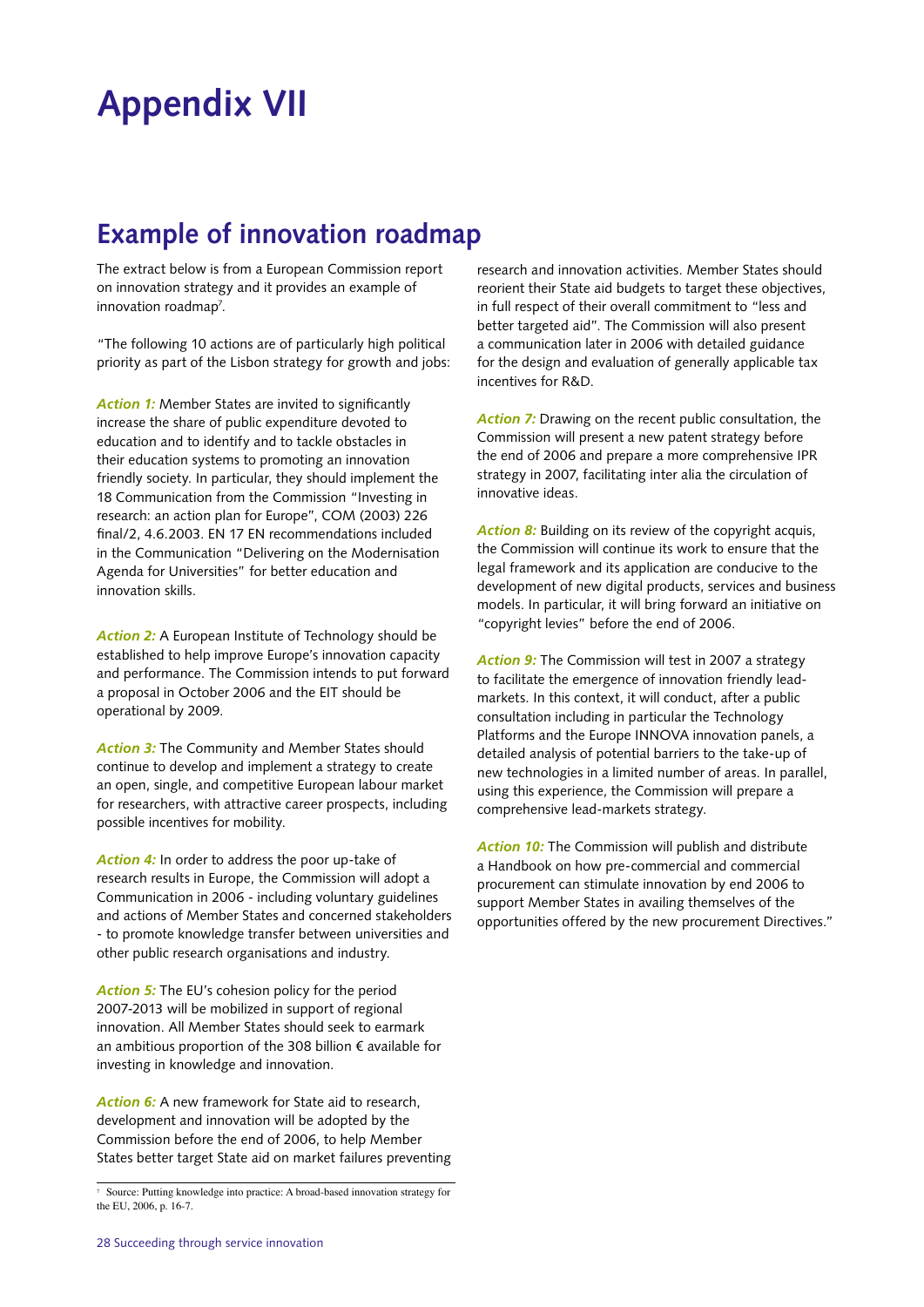# **Appendix VIII**

# **Ongoing debate**

While a consensus is emerging among contributors and respondents, there are still different views as to how we can best proceed to lay the foundations for service innovation. Below is a summary of key points on which we welcome ongoing debate:

### **A. Two dominant views of service**

*IHIP (intangibility, heterogeneity, inseparability, and perishability) View:* Service should be defined and studied as different from and a complement to products.

*SDL (service dominant logic) View:* Service should be defined and studied as everything involving purposeful value-cocreation between entities.

#### **B. Two dominant views of innovation**

*Broader:* Innovation should be defined and studied as any value-creating changes, ranging from incremental improvements to radical breakthroughs.

*Narrower:* Innovation should be defined and studied as certain types of value-creating changes, i.e. those significantly beyond incremental improvements and optimizations of existing systems.

### **C. Two dominant views of SSME as science**

*Emerging:* Yes, the phenomenon is worthy of a new science. However, data and models are in early stages of development, borrowing from many existing fields, and better tools are needed for modelling and simulating the complexity of service systems and their interactions. Another challenge to the new science is that much of the data required to build the science is considered confidential.

*Too broad:* No, the scope is too broad and no useful progress can be made until we can focus on a smaller piece, for example, starting with discipline X and then developing new interdisciplinary knowledge that connects with disciplines Y and Z. Otherwise, Service Science is little different from a science of complex adaptive systems.

#### **D. Customer versus engineering focus**

*Customer dominates:* Too much customer focus and not enough engineering consideration. The conceptual foundation of value proposition is too complex to formalize because it involves customers who are people with preferences.

*Engineering dominates:* Too much engineering focus and not enough customers focus. The conceptual

foundation of service systems is an engineering thought.

### **E. Marketing versus operations focus**

*Marketing dominates:* Too much marketing focus and not enough operations. Overemphasis on customer expectations may lead to mismatch in service operations.

*Operations dominates:* Too much operations and not enough marketing. Optimizing productivity is being emphasized over innovating customer experience.

#### **F. Science versus engineering focus**

*Science dominates:* Too much abstract and conceptual discussion of Service Science, and not enough pragmatic engineering examples of the best way to design specific service systems based on SOA (service-oriented architecture) and quantifiable SLAs (service-level agreements).

*Engineering dominates:* Systems, technology and productivity focus are all engineering oriented, but the underlying scientific concepts and foundations, on which to build an engineering discipline for service systems, are often people-intensive and market-facing.

#### **G. Education versus management focus**

*Education dominates:* Too much education focus and not enough practical management recommendations and exemplar success stories. Adaptive innovators and T-shaped professionals may be important concepts, but ultimately managers are responsible for making investment decisions in skills and innovation, and that should be the main focus.

*Management dominates:* Too much management and business focus, and not enough on what and how to educate a new generation of adaptive innovators, who can work in government, public and social sectors, where profit is not a key driving force.

#### **H. SSME versus SSMED**

*SSME:* Design is already covered under engineering, beside SSME is already an established acronym and SSMED is too long.

**SSMED:** Design is different from engineering in that it involves more aesthetic, artistic, and stylistic judgments. User experience (both customer and provider) is a critical success factor in service innovation, so it is more inclusive to speak of SSMED.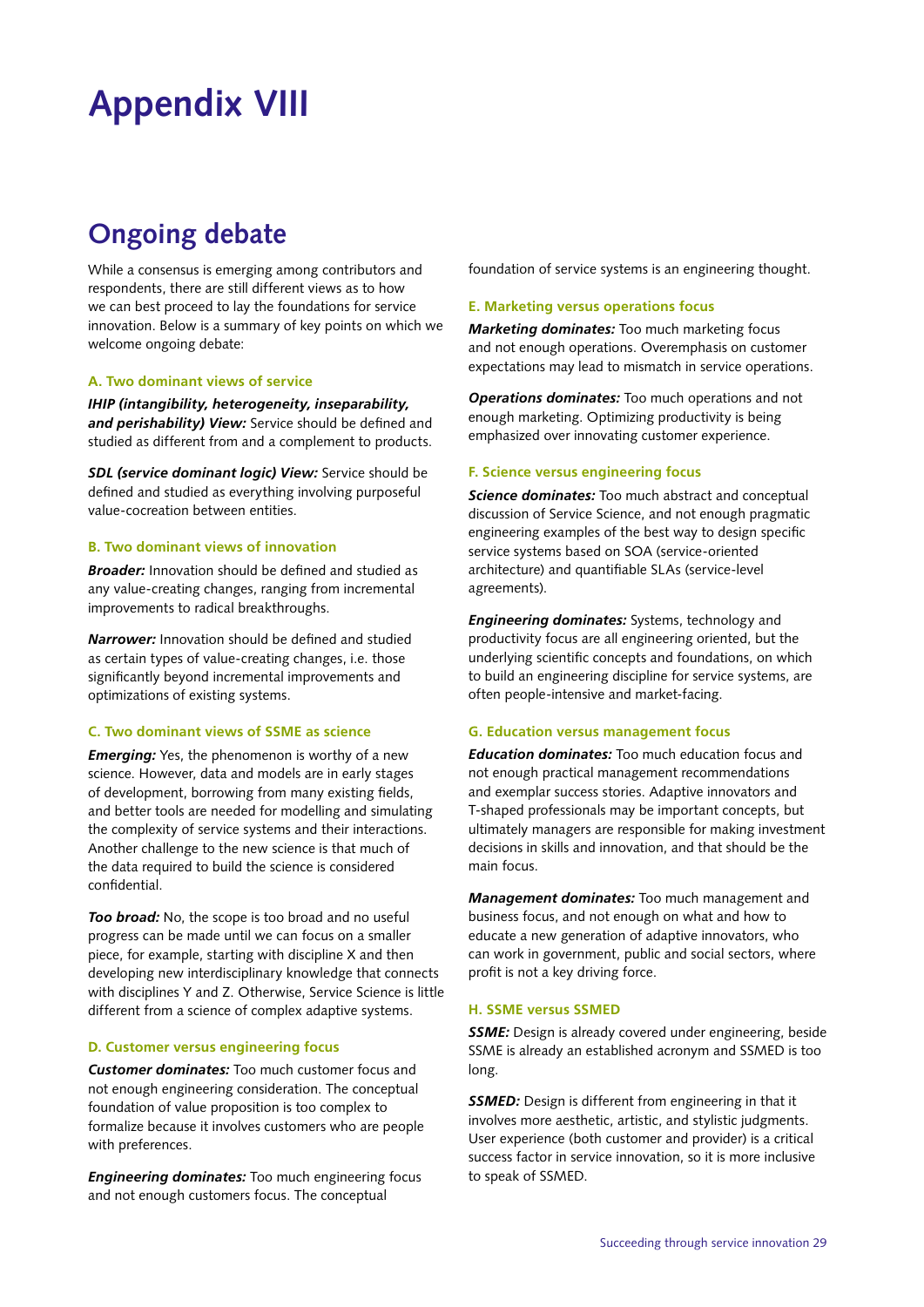#### **I. Integrating disciplines: pairs versus lists**

*Discipline pairs:* Service Science is just too ambitious, listing over a dozen disciplines and expecting progress on integrating them all. Be more practical, and start with a pair or at most a few pairs. Show real progress first.

*Discipline lists:* While there are many disciplines, there is underlying simplicity. In principle, there are only four types of resources (people, technology, organisations, and shared information). In addition, the four measurements related to value (quality, productivity, regulatory compliance, and sustainable innovation) can provide the basis for a deep theory that cuts across all the relevant disciplines. Disciplines create knowledge and service applies knowledge to co-create value.

#### **J. People are not resources**

**Ownership:** The term resource should only be applied to things that can be owned. Hence, the application of the term resource to people is entirely inappropriate.

*Access:* The term resource should be applied to things that can be accessed for a purpose. Hence, the notion of people as resource is perfectly appropriate from an 'access to capabilities' perspective.

#### **K. What kind of systems are service systems?**

*Static types:* Service system must be less general and therefore falls into one type of the following classes of systems: economic, social, legal, political, computational, cognitive, socio-technical, linguistic-information, knowledge, business/organisation, and human.

*Dynamic types:* The populations of types of service systems change over time, becoming increasingly formal and dependent on shared information to solve motivation and coordination problems, while simultaneously becoming increasing innovative and expanding the number and diversity of informal service systems.

#### **L. Abstract versus pragmatic**

*Abstract:* The paper is very clearly focused on establishing the four foundational concepts: service system, value proposition, adaptive innovator and SSME. The paper is very clearly intended to stimulate follow-on meetings and publications, and provide the outline and structure to align stakeholders.

*Pragmatic:* The paper does not have enough concrete examples of service innovation, existing roadmaps of service innovation in nations and organizations, pragmatic advice to managers and leaders, references to existing academic foundational work.

#### **M. Doable versus too hard**

*Doable:* Given advances in computer-based education and cross-disciplinary curricular materials, it is entirely within our grasp to create adaptive innovators and T-shaped professionals who are both deep in their home discipline and have interactional expertise across the other SSME disciplines. There is enormous need for these types of people in business and society

*Too hard:* Despite the need for adaptive innovators and T-shaped professionals, the drive to specialization and disciplinary silos is just too strong to be overcome. This effort is doomed to failure because, while there is the need, there is no market demand. Also, this is too much for any but a few polymath individuals to ever aspire to learn, even with new augmentation tools and organizations.